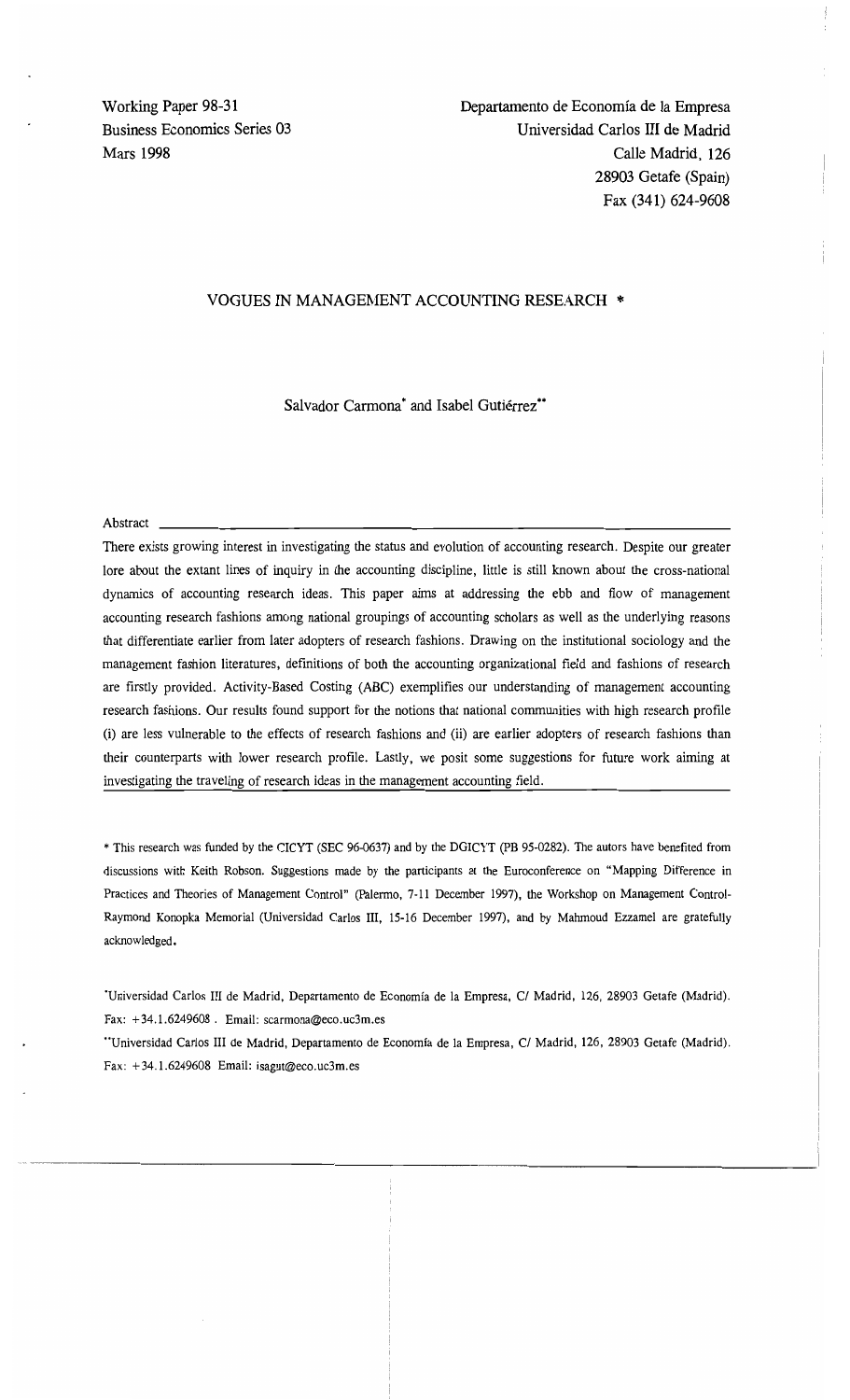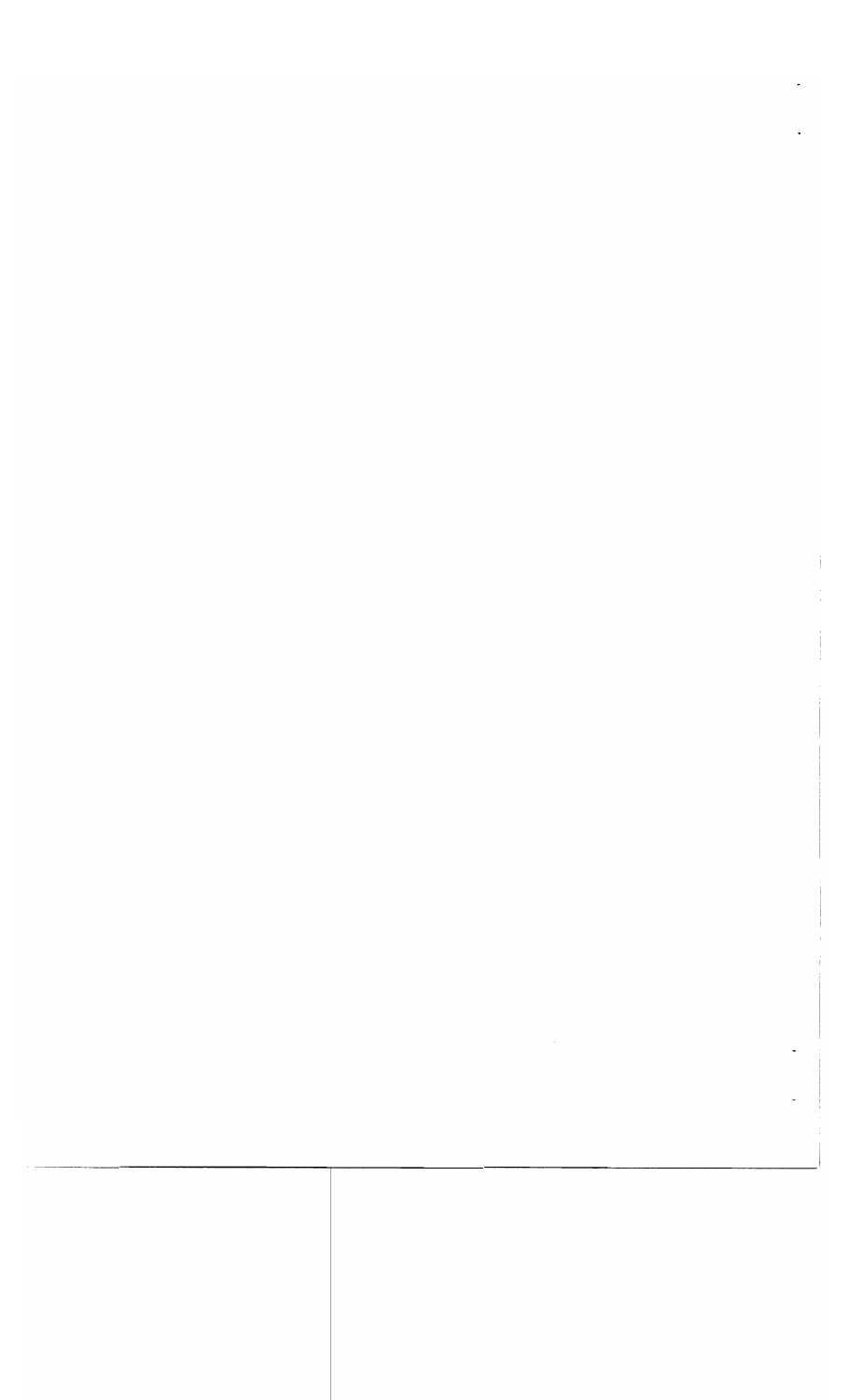There exists growing interest in investigating the status and evolution of accounting research. The accounting academia undergoes a process of structuration (DiMaggio, 1983) which in the main involves increasing interactions among accounting academics. The complexity of such process mobilizes considerable efforts to screen the extant patterns of accounting research. Panozzo (1997) analyzed models of doctoral training in European and North American universities. After comparing mainstream North American accounting research with the variety of methodological approaches that characterize the European tradition, he concluded that the latter fits well into Whitley's (1984) category of fragmented adhocracy; that is, the European accounting community is depicted as having low dependence between researchers and high task uncertainty. Zambon (1996) edited a series of special issues of *The European Accounting Review* which explored the relationship between accounting and business economics traditions in several European countries. The spread of research traditions ranged from countries where accounting emerged from, and is still ingrained in the business economics field (e.g., Finland, see Näsi and Näsi, 1997) to others which exhibited a vague relation between such disciplines (e.g., United Kingdom, see Napier, 1996). Recent studies of Shields (1997) and Atkinson et al. (1997) have also brought issues of reviews and future research directions in the more concrete field of management accounting. First, Shields (1997) reviewed the contributions of North American scholars to six top accounting journals and identified six areas for research: changes in management accounting, horizontal accounting, strategic accounting, organizational accounting, and integrative research. Second, Atkinson et al. (1997) discussed the 1995 report of the Management Accounting Section research committee ofthe American Accounting Association (AAA). They focused on three specific areas "that have promising for expanding the current knowledge base in management accounting": management accounting's role in organizational change, the interaction between accounting and organizational structure, and the role of accounting information in supporting decision making. By casting light on the overall features of accounting research, the specifics of areas such as management accounting, and the existing idyosincratic traditions within individual countries, these studies have led to a greater lore about the lines of inquiry in the accounting discipline. In spite of our increasing understanding about the dynamics of accounting research, little is still

 $\mathbf{1}$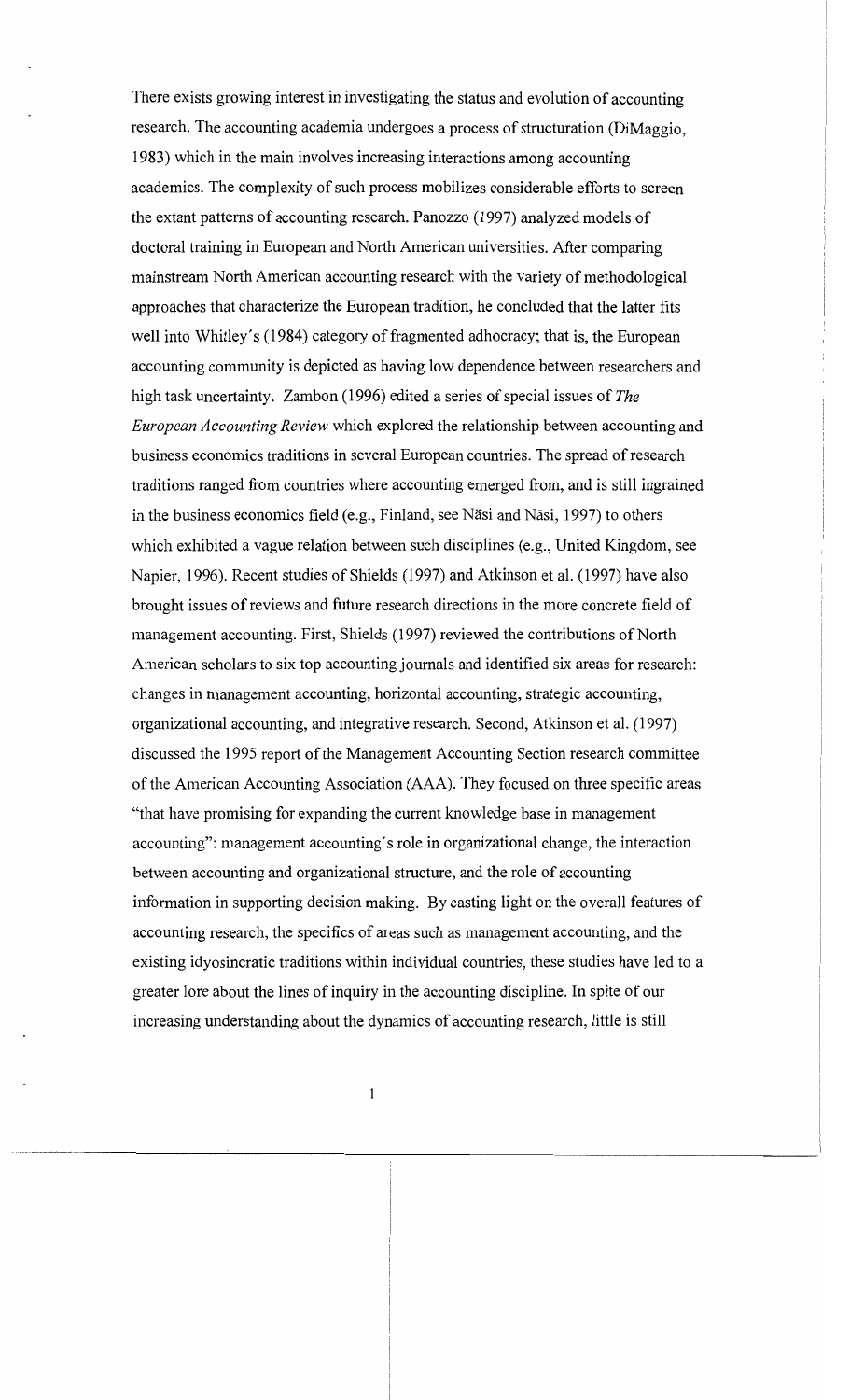known about the accounting research process itself (see Arrington and Schweiker, 1992) and, particularly, how research ideas ebb and flow across countries and which characteristics distinguish earlier from later adopters of research topics.

In this paper we focus on the dissemination of management accounting research fashions across academic communities of different countries. We characterise such fashions as either research agendas drawing on innovative professional practices or as academic developments suitable to be implemented in the realm of practice without further significant adaptation. According to this definition, research fashions are intertwined with professional practice and this link implies two additional considerations. First, research fashions are particularly suited to move across countries if they are not entangled in their primary socioeconomic contexts. Second, research vogues sharply differentiate from the elegant, academic research which purposely targets leading accounting journals (Lee, 1989). By investigating fashions of research in management accounting we seek to contribute to (i) our understanding of their dynamics, especially by analysing which conditions influence academics to adopt and swing them, and (ii) our understanding of the characteristics which help to explain the observational lag in the adoption of fashions between countries. Empirical evidence supporting this study has been gathered from observations relating to the British and Spanish accounting academic communities during the period 1987-1996.

We differentiate research fashions from knowledge core (see Cole, 1983: 114- 115). First, research fashions are a constitutive element of the "research frontier", a concept which encompassess al1 work currently published by active researchers in a given discipline. In contrast, knowledge core only embraces the smal1 number of ideas which are used and assessed as important long after publication (e.g., 25 years). Second, similar to the behaviour of aesthetic fashions, research fashions are assumed to suddenly and dramatical1y hit a particular area of interest. Therefore, one can expect that research fashions show a bell-shaped pattern and a short-term life cycle as Abrahamson (1996) found for management fashions. Activity-Based Costing (ABC) exemplifies our understanding of a management accounting research fashion, whose impact on journals indexed in the ABI Inform University Microfilm Database is shown in Figure 1.

---------- FIGURE 1 TO APPEAR ABOUT HERE ---------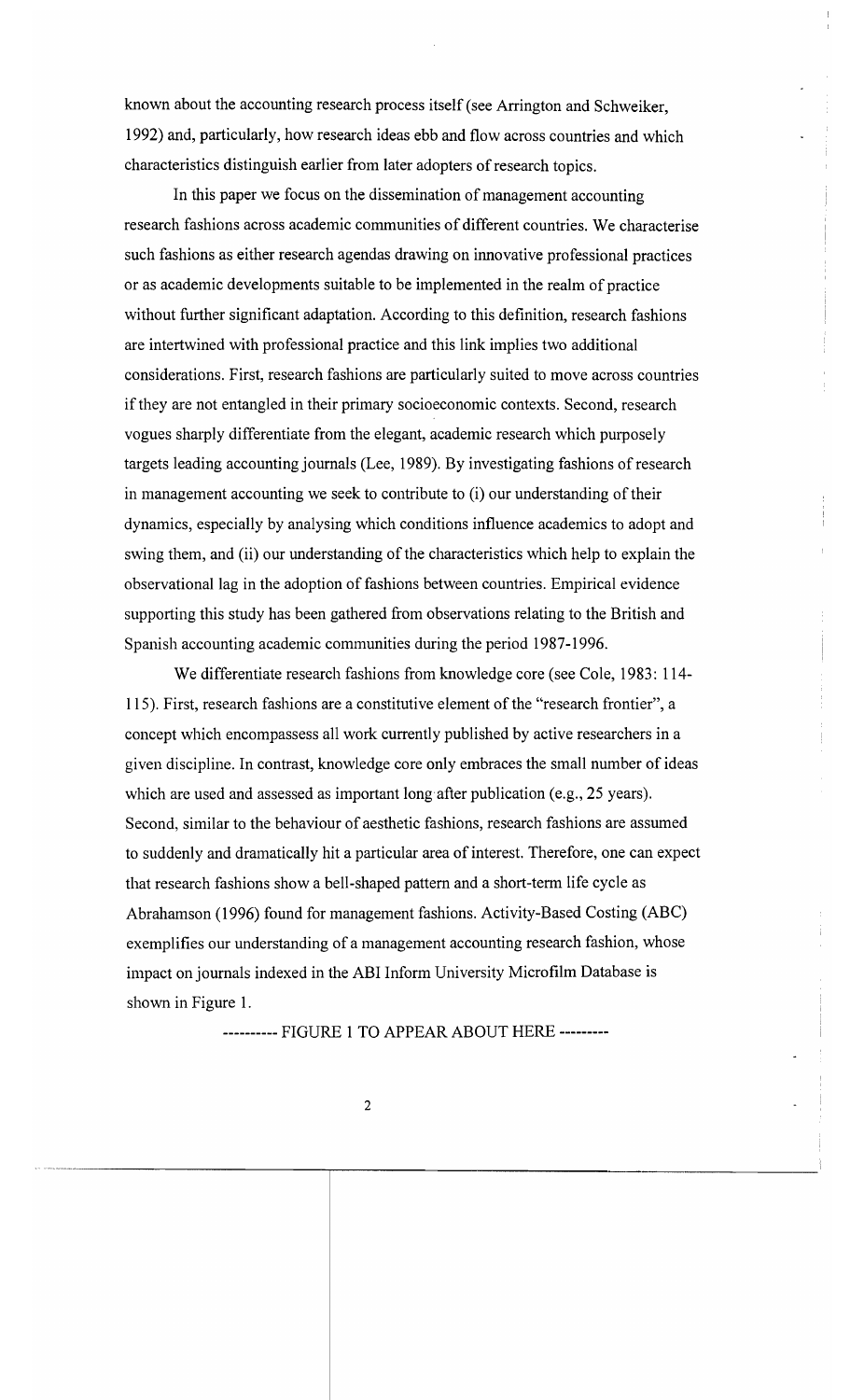Contributions of the new institutional sociology are of considerable interest to this paper. Institutional theorists have delved into the underlying reasons as to why innovations are disseminated among organizations (Meyer and Rowan, 1977). This literature, we argue, provides a relevant framework to explore how management accounting research fashions are adopted by researchers affiliated to higher education organizations of different countries. A basic tenet of the institutional sociology is that institutions exert strong pressures on organizations to behave rational1y. Organizations operating in similar environments, thus, experience comparable demands and tend to look like each other or, as new institutionalists put it, become isomorphic (DiMaggio and Powel1, 1983). These authors distinguish three types of institutional isomorphism. First, coercive isomorphism refers to pressures exerted on organizations by organizations to which they are dependent on. Coercive isomorphism is illustrated by the influence of the state on an organization, especially through the enactment of legislations that impinge organizational actions. The structure of higher education organizations is highly shaped by the strong influence of the state, as shown by Frey  $(1993)$  in his study of the market for economics academics. Second, mimetic isomorphism concerns the imitation of practices implemented by successful organizations. It is argued that organizations mimic others when either their goals are ambiguous or when there exists high levels of environmental uncertainty. Lastly, normative isomorphism is a consequence of pressures exerted by the professions to normalize organizational actions.

Institutions, however, are not monolithic and do not always elicit compliance and agreement from organizations (see Oliver, 1991; Mezias and Scarseletta, 1994). Organizational response to external demands depends on the tangible and intangible resources supplied to the firm by constituents, and this in turn will be subject to the degree of such pressures. In the case of strong institutional pressures, conforming organizations garner social support by avoiding questions about their actions (Meyer and Rowan, 1977; Meyer and Scott, 1983) and heightening their legitimacy (Oliver, 1991), and this in tum increases their access to resources and enhances their life chances.

Educational organizations illustrate the case of a population heavily influenced by its institutional environment (Meyer and Rowan, 1977; Frey, 1993). Zajac and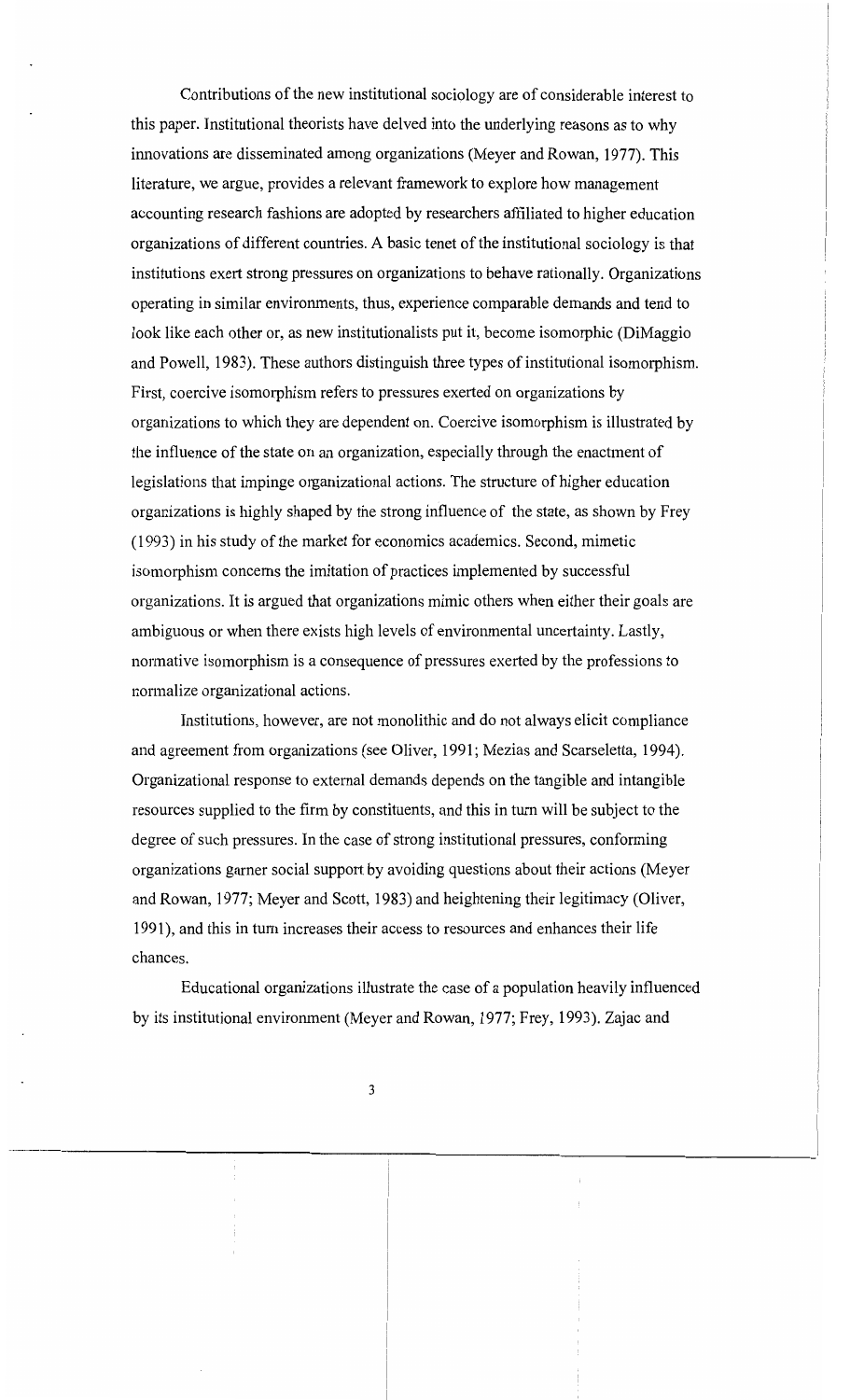Kraatz (1993) contend that these organizations operate in mature and well-defined environrnents and embrace them as open systems in intense interaction with their environrnent. Educational organizations, in short, "are forced by pressures for conformity to adopt structures that have the support and endorsement of key agencies in the institutional environment" (Rowan, 1982: 260). Accordingly, institutional sociologists have developed extensive empirical research to illuminate how educational organizations interact with their institutional environrnents. For the purposes of this paper, we are interested in investigations based on the institutional sociology which address the dissemination of innovations between educational organizations.

First, Rowan (1982) traced the histories of three different administrative services from their implementation to their diffusion and retention at the local level on school districts in California. He drew on the concept of"balanced environment", which embraced "the establishment of ideological consensus and harmonious working relations among legislatures, publics, regulatory agencies, and professional associations" (pp. 259-260), to successfully test the notion that administrative services supported by balanced institutional environments diffused more widely and were more stably retained at the local level than those endorsed by imbalanced institutional environments. Second, Genell (1997), in arare study of its kind, conducted an investigation informed by both the model of translation (see Latour, 1986; Callon, 1986; Ezzamel, 1994) and institutional sociology to analyse the diffusion of Western business education models into Polish higher education organizations. She concluded that the latter did not just mimic US ideas and practices in an unreflective manner but rather took an active role in the process of adaptation of the US business education model to the Polish environment. Lastly, Zajac and Kraatz (1993) examined the process of strategic restructuring in the US higher education industry over a 20 years period. They found that such process was the consequence of a rationally adaptive change, characterized by a thorough awareness of the need to change, the development of extensive deliberations about how to undertake the organizational restructuring, and the observation of performance improvements for those organizations that implemented the change. They concluded that restructuring organizations were not enmeshed in a process of mechanical imitation of their counterparts but in a reflective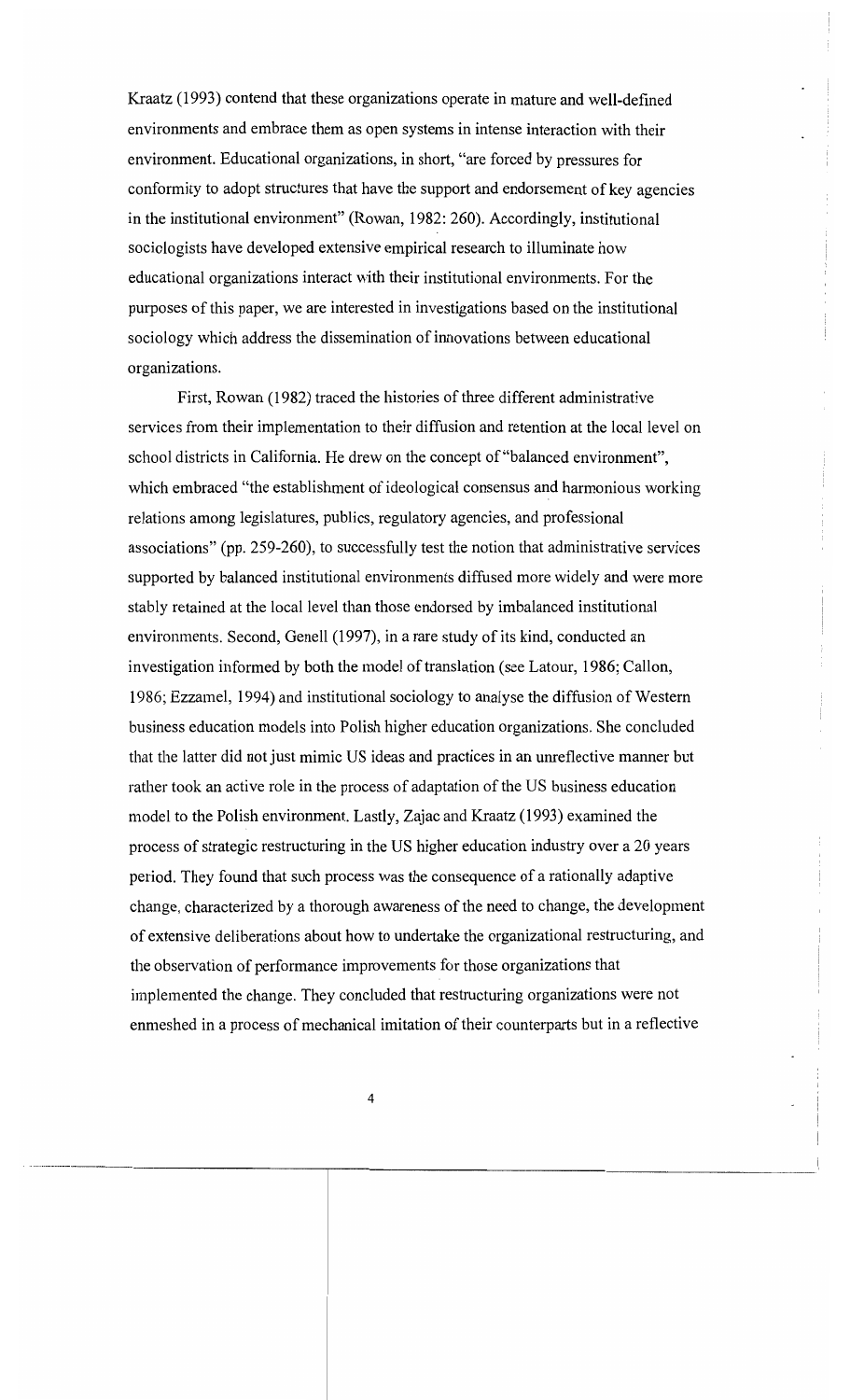adaptation to environmental changing conditions. In sum, these investigations informed by the institutional sociology provide interesting insights into the process of dissemination of administrative and teaching innovations among organizations which, we contend, are instrumental in ascertaining the emergence and development of management accounting research fashions in these organizations.

The remainder of the paper is structured as follows. First, some propositions are derived from a review of the management fashion and institutional sociology literatures. Second, the sources of data and the operationalization of the variables are discussed. This is followed by the presentation of the results. Lastly, the paper concludes with the discussion of results, implications, limitations, and suggestions for future research.

# **RE8EARCH FA8HION8**

#### **The unit of** analysis

The notion of organizational field constitutes the unit of analysis of institutional theorists (DiMaggio and Powell, 1983). An organizational field embodies an area of institutional life and comprises organizations such as suppliers, customers, and competitors. As DiMaggio and Powell (1983) point out, the structure of particular organizational fields cannot be a priori determined but should be the result of ad hoc analyses. For the purposes of this paper, we are interested in operationalizing the concept of organizational field such as being suitable for analysing the ebb and flow of research fashions. In this guise, higher education organizations of Western countries, we argue, compose the core of the organizational field. The field is also formed by students enrolled in Western universities, professional associations of certified accountants (e.g., Institute of Chartered Accountants in England and Wales, American Institute of Certified Public Accountants), academic associations (e.g., European Accounting Association (EAA) and American Accounting Association), regulatory bodies (e.g., the Financial Accounting Standards Board), consultancy and auditing firms, and companies hiring accounting graduates. Such comprehensive definition of the organizational field rests on the development in tandem of a process of structuration of the accounting academic community and the globalization of the economy.

The structuration of organizational fields involves five distinctive elements (see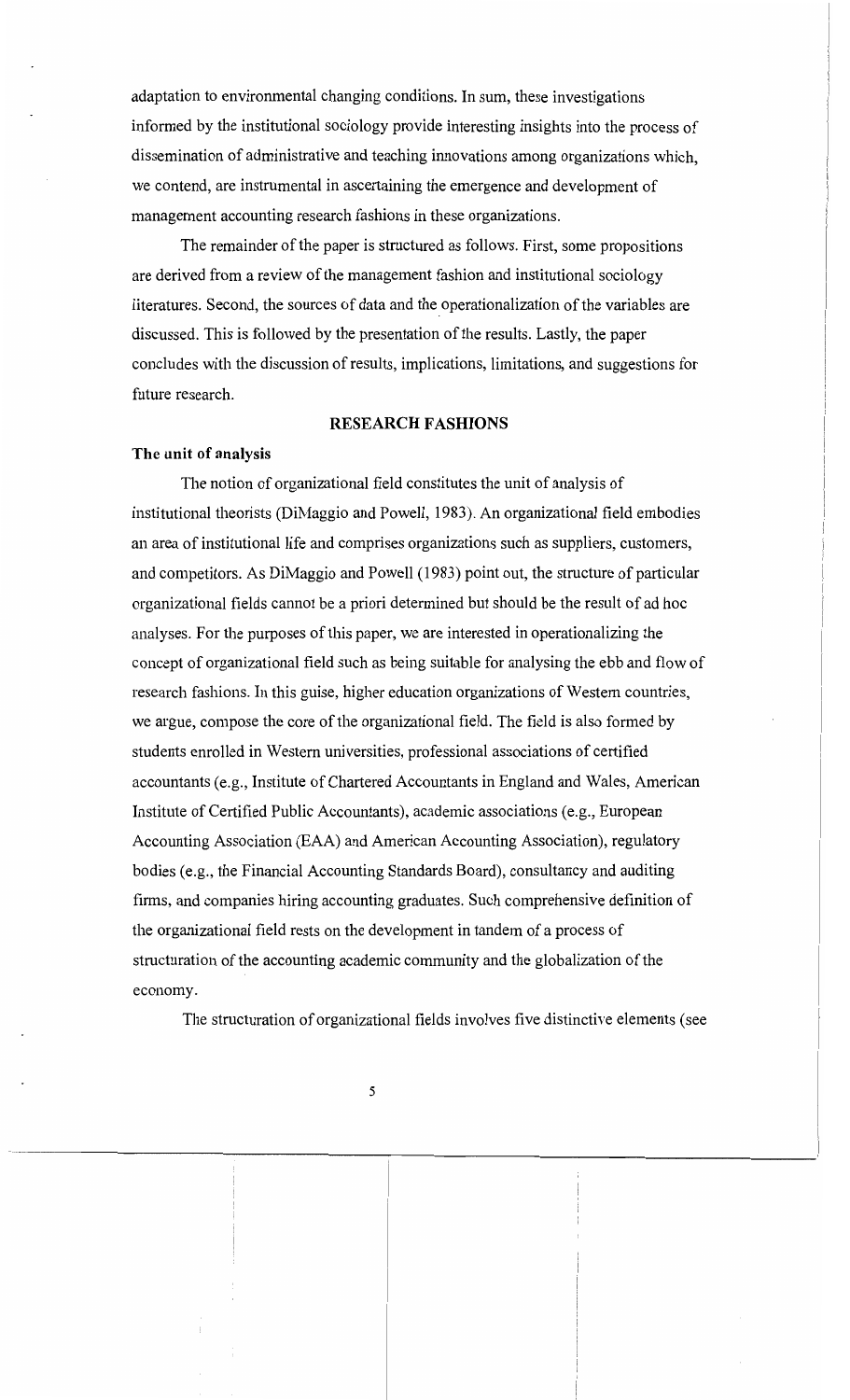DiMaggio, 1983). First, organizations in the field increase their interactions. Although we concur with the notion that research published in major academic journals still has a strong local character (see Lukka and Kasanen, 1996), the degree of interaction among accounting scholars experienced a steady increase over the past fifteen years. Supporting evidence for this argument comes from the growing global profile of events such as the conferences of the EAA, the Interdisciplinary Perspectives in Accounting Conference, or the World Congress of Accounting Historians, as well as the annual doctoral colloquium of the EAA and the doctoral consortium of the American Accounting Association (AAA). Interaction among scholars participating in those events is subsequently followed by the constitution of international research networks (e.g., the TMR programme of the European Commission), the development of stays of research in centers of excellence (e.g., American, British, and Canadian universities are regular recipients of foreign researchers), the increasing internationalization of the editorial boards of academic journals, and the access to transnational research funding (e.g., the European Commission funds research networks involving European and Latinamerican scholars). Such boost in interactions within the field, we expect, will propel a pervasive shift from local to global focus in the contents of leading academic journals. Second, increase in the flow of information from and within organizations in the field is evidenced by the easier access of scholars to electronic databases and communication networks (e.g., Internet, e-mail). Third, the emergence of a structure of domination is indicated by the widespread recognition of Anglo-Saxon accounting research as the canon of the discipline; the preeminence of Anglo-Saxon universities in the Western domain, the regular participation of scholars affiliated to these organizations as keynote speakers in international conferences, their outstanding records in the citation index (see Brown, 1996), and their overwhelming editorship of top-tier, premier outlets are among the supportive arguments of the notion that the field is witnessing a structure of domination formed by Anglo-Saxon higher education centres. Fourth, the deployment of a pattern of coalition is shown by the recent constitution of regional and national associations of accounting academics such as the EAA and the Spanish Association of Accounting Academics, respectively, as well as the sustained growth in accounting journals (Brown and Huefner, 1994). Lastly, the field is being shaped by the ideology long embodied by the Anglo-Saxon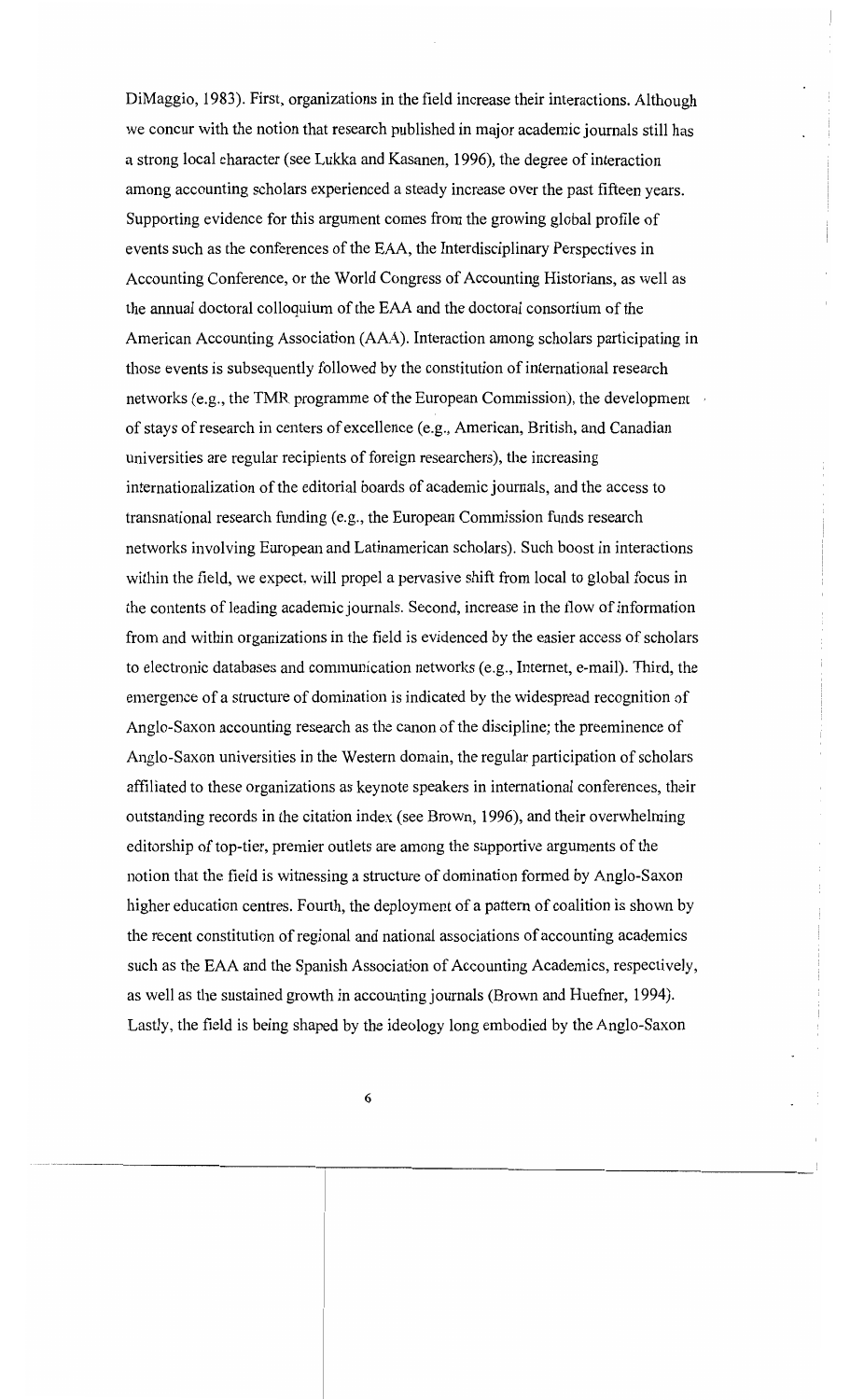community. It comprises the production of evidence-based knowledge (Zeff, 1989), publication injournals subject to refereed process (Gray and Helliar, 1994), and the preemince of research over teaching as a critical factor in promotion and tenure (Schultz, Meade and Khurana, 1989; Puxty, Sikka and Willmott, 1994). In short, we contend that the core of the accounting organizational field is formed by higher education organizations ofWestern countries and that the field undergoes a process of structuration which denotes the prominent role of its Anglo-Saxon constituents.

Constituents of the organizational field are not homogeneous across countries, as shown by Abrahamson (1996) in his study of the diffusion of management fashions. Heterogeneity within the field is to some extent attributed to the influence of the state, which enacts regulations that strongly shape the structure of higher education organizations. Accordingly, coercive isomorphism renders significant dissimilarities across educational organizations of different Western countries (see Frey and Eichenberger, 1993), and this in turn deploys considerable similarities among organizations of the same country. These arguments lead us to highlight an observational level of somewhat scattered national groupings of constituents within the organizational field. Seen in such perspective, we shall approach the ebb and flow of management accounting research fashions across countries by focusing on social actors formed by the national communities of constituents within the defined organizational field.

# **Impact of Research Fashions and the Research Profile of National Groupings**

Imitation is assumed to occur within an organizational field (DiMaggio and Powell, 1983). Interaction among field members leads to shared thoughts that spill over constituents. Organizations facing environmental uncertainty or goal ambiguity borrow these share thoughts and mimic practices from more reliable firms. Put differently, "organizations imitate when they have more confidence in the history of others than in their own" (Sevón, 1996: 54). Therefore, imitators want to become like someone else and, prefereably, like someone who is conceived of as successful (Genell, 1997: 228-229). This process of mimetic isomorphism, thus, makes imitators to resemble successful organizations, and this enhances their legitimacy and avoids questions about their behavior. Imitation, in short, is not solely dictated by technical criteria but rather concerns legitimacy and power (Carruthers, 1995).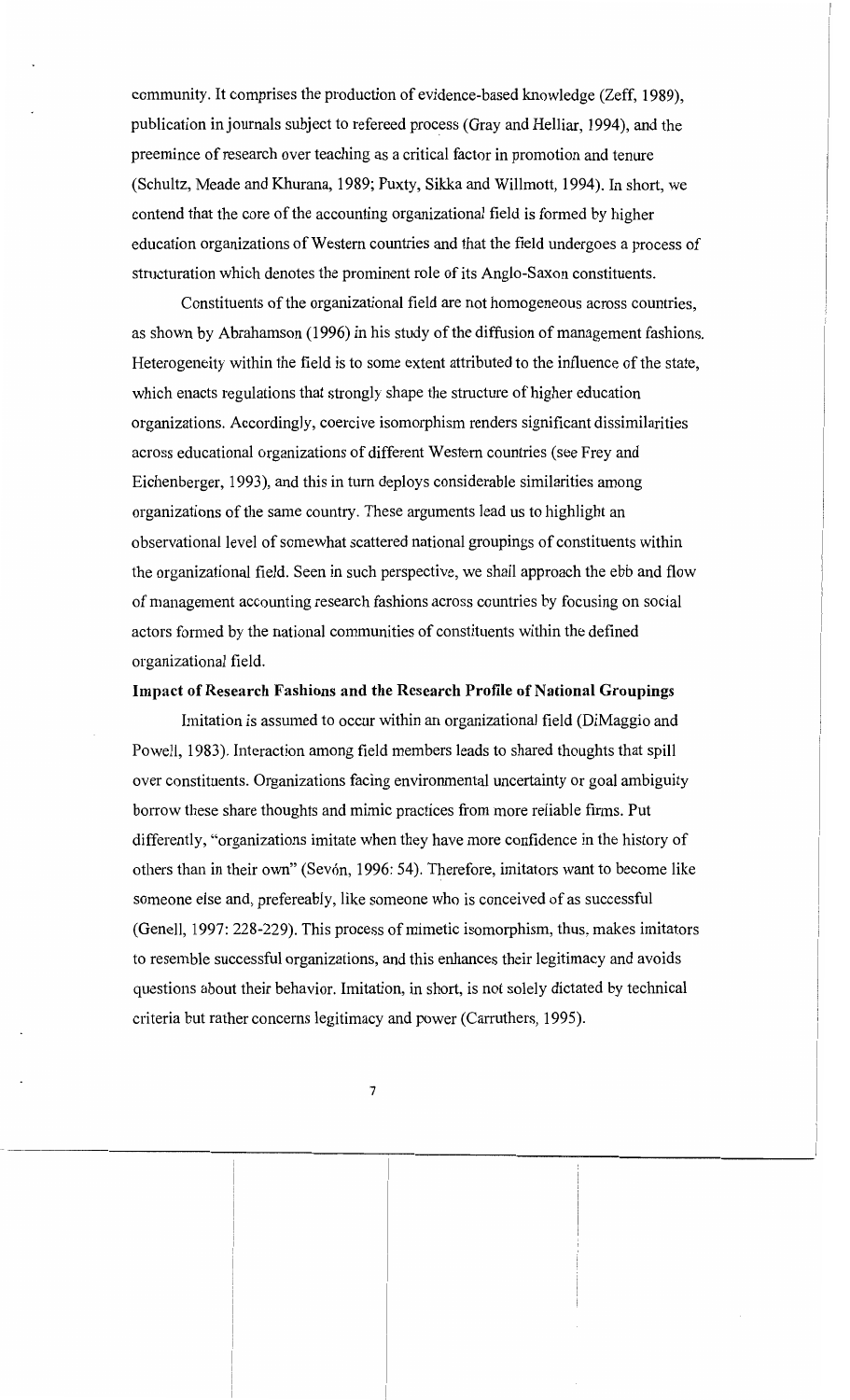The adoption of management fashions exemplifies the process of organizational imitation. Organizations under conditions of uncertainty are prone to implement models promoted by fashion-setting organizations (Abrahamson, 1991: 589). Fashion followers, thus, attempt to improve their image of innovativeness by implementing management techniques deemed as innovative. Therefore, there exists a demand for management fashions and management fashion setters attemp to satisfy such demand (Abrahamson, 1996). In light of these arguments, organizations experiencing low environmental uncertainty, explicit goals and good performance will be less vulnerable to the effects of management fashions than their counterparts suffering adversarial conditions.

National research communities may be differentiated according to their research profile. Researchers purport to get read and not just published (Schneider, 1995). It follows that academics target their papers to journals providing them with great visibility. In this guise, scholars publishing in top academic journals heighten their reputation (Whitley, 1984: 33-34; Brown and Huefner, 1995: 224), and this in turn enhances their likelihood of promotion to tenured positions, higher salaries and greater access to research funding (Gómez-Mejía and Balkin, 1992). Analagous reasoning may be extended from the perspective of the individual researcher to the national grouping level; high profile research groupings increase their prestige by making regular contributions to respected academic outlets, and this in turn influences policy-makers'decisions on the allocation ofresearch funding among competing fields (Pfeffer, 1993). It also improves the probability of fund rising for research proposals, as well as for low-teaching load positions in higher education organizations. Communities striving for publishing in top academic journals are involved in longterm research projects and, in concordance with the suggestions of the institutional and management fashions literatures, are expected to be less vulnerable to the effects of management accounting research fashions than counterparts with lower research profile. In sum, high profile research groupings are assumed to exhibit consistency and continuity in their research patterns and, thereby, will be poorly affected by the sudden impact of management accounting research fashions. This reasoning lead us to the following proposition:

**Proposition 1:** National groupings with high research profile are less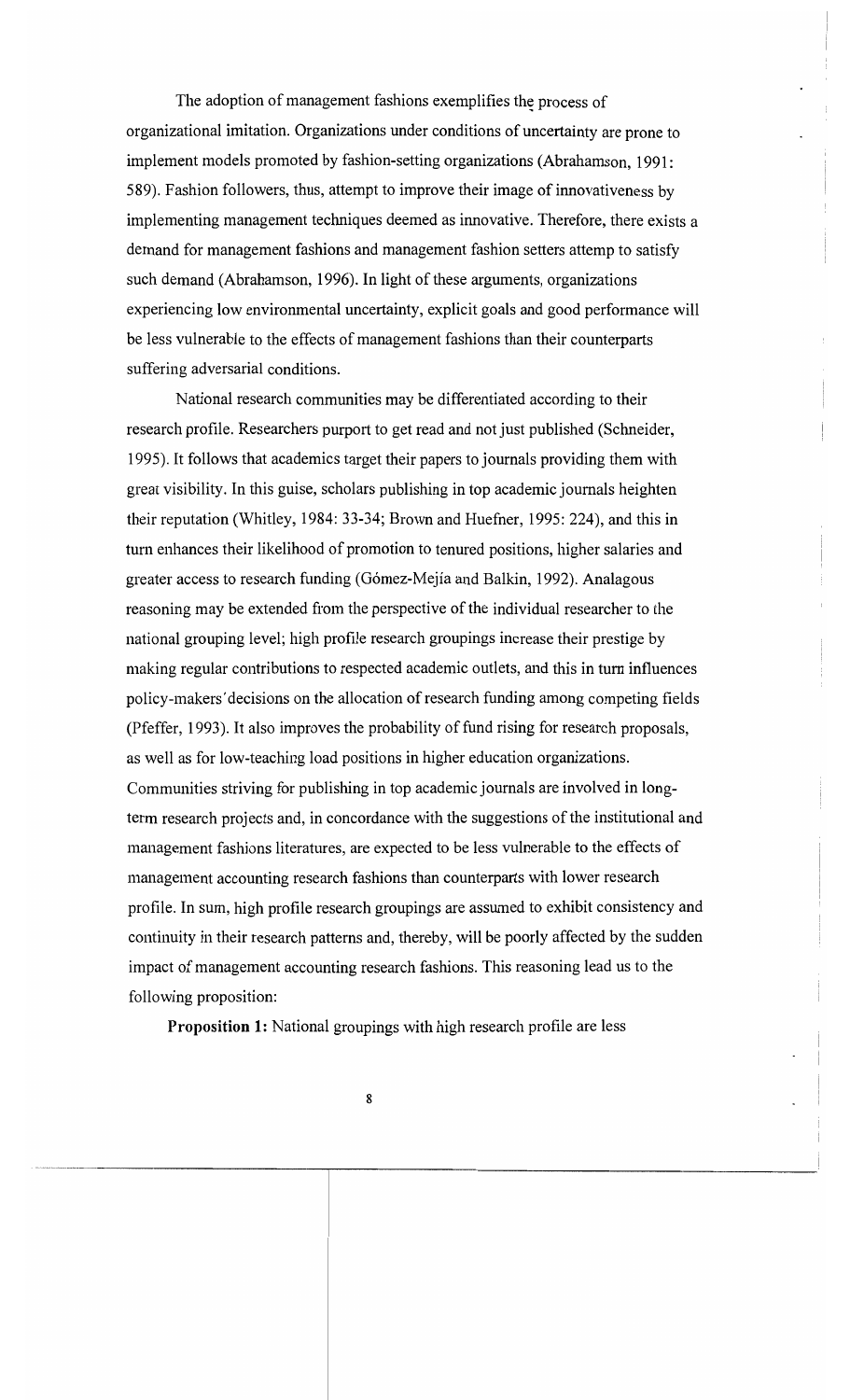vulnerable to the effects of management accounting research fashions than their counterparts with lower research profile.

## **Adoption Lag of Research Fashions and Research Profile of National Groupings**

Innovations are not uniformly disseminated among field members. Accordingly, it is appropriate to distinguish between the behavioural patterns of early and late adopters. The spread of innovations among organizations diminishes the competitive edge of earIy adopters and, then, legitimacy becomes the driving force to adopt past innovations (Meyer and Rowan, 1977). Moreover, whereas earIy adopters discriminate among a portfolio of innovations and assume the risk of eventual failures, late adopters follow a bandwagon effect (Abrahamson, 1991, 1996). By being uncertainty adverse, late adopters imitate available innovations in order to diminish low performance risk. This decision pattern is embraced by Bikhchandani, Hirshleifer and Welch (1992: 994) under the notion of information cascade, which refers to the situation in which "it is optimal for an individual, having observed the actions of those ahead of him, to follow the behavior of the preceding individual without regard to his own information."

The notion of information cascade is useful in explaining the cross-national imitation of innovations. Organizations have strong incentives to await for the dissemination of innovations (or management fashions) in countries different from theirs before imitating such innovations. By becoming late adopters at the global level and early adopters at the domestic one, these organizations enjoy both the benefits of the bandwagon effect (late adopters) and the advantages of being early adopters in their domestic domain, that is, "social distinction, the demonstration of alert leadership, or at least not lethargy, in recognizing and adopting that which will in due time become widely approved" (Stigler and Becker, 1977: 88). This cross-national behavior, in turn, brings about a swing of fashions by early (global level) adopters as they can no longer enjoy the technical and legitimate benefits attached to management fashions.

Timing the dissemination of management accounting research fashions is coupled with the research profile of national groupings. In line with the arguments provided by the institutional and management fashion literatures, we argue that earIy adopters of management accounting research fashions discriminate among the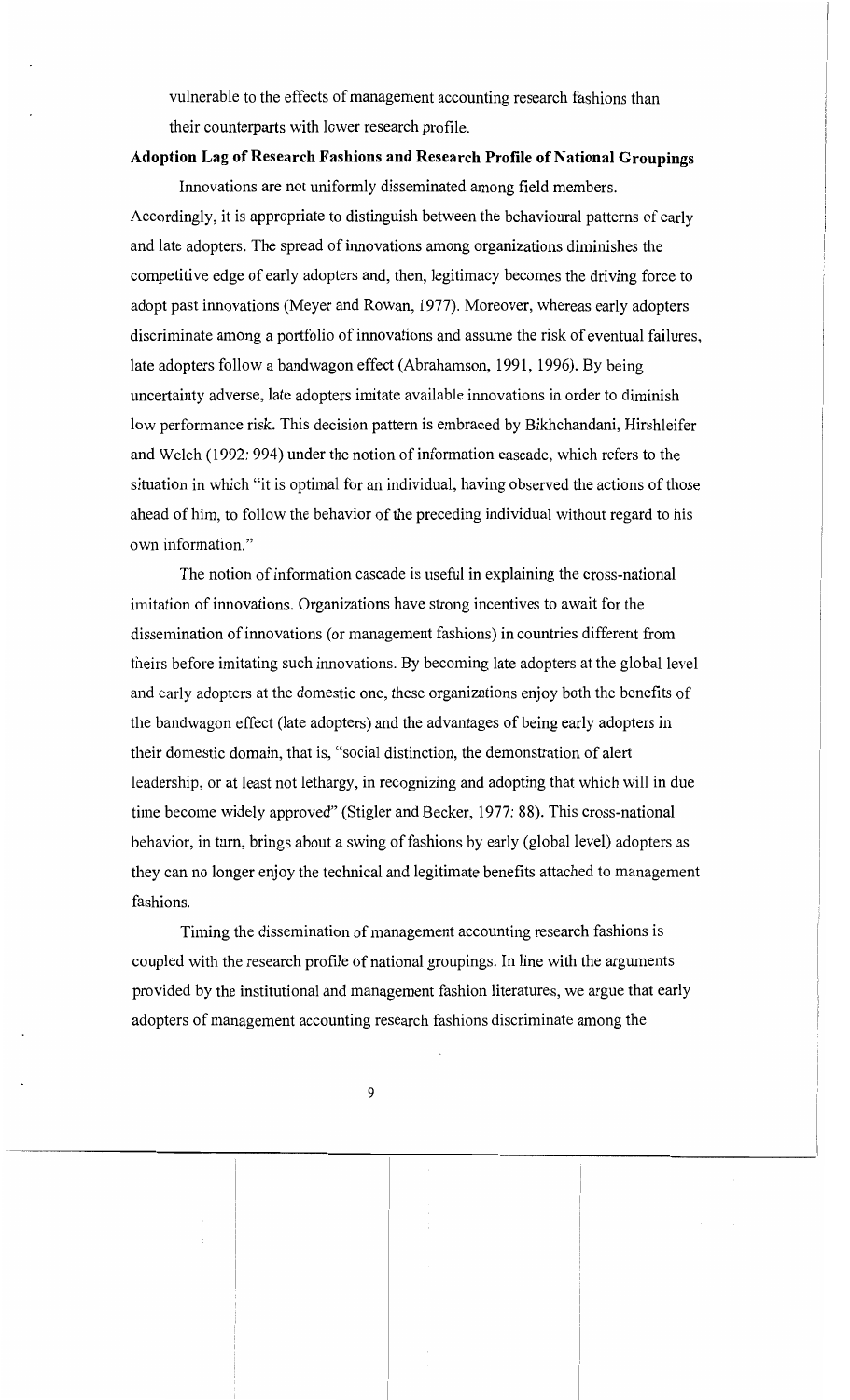portfolio of research topics offered by both management accounting fashion setters and their present research projects. The motivation for adopting a research fashion rests on its expected performance capabilities, that is, on its potentials to produce publishable outcome. Such informed choice can be made by scholars holding high research records. **In** contrast, late adopters follow an information cascade pattern; they make their decision on the basis of the information provided by the decision of early adopters. Late adopters, thus, rely on the research superiority and discriminant capabilities of early adopters when embracing a management accounting research fashion. In light of these arguments, we have:

**Proposition 2:** National groupings with high research profile are earlier adopters of management accounting research fashions compared to their counterparts with lower research profile.

## **SOURCES OF DATA AND OPERATIONALIZATION OF THE VARIABLES**

The research profile of the national groupings which forms the organizational field was measured by counting the contribution of the individual countries to  $13$ leading accounting journals. We concur with Parker, Guthrie and Gray (1997) in that these categorisations are inevitably value-laden and subjective. However, our categorisation of well-regarded journals does not constitute the core of our study because the debate of measures of research performance is far beyond the scope of this paper (see Humphrey, Moizer and Owen, 1997). **In** contrast, we attempt to explore the mobility of management accounting research fashions across national groupings. Our choice of journals was informed by the following criteria (i) we selected journals with an unequivocal accounting focus. Journals, thus, incidentally publishing accounting research but lacking a genuine accounting aim were excluded from our list (e.g., management journals such as Journal of Management Studies, The Scandinavian Journal of Management, (ii) we selected journals with either a general or a management accounting focus because we intended to enhance our understanding of management accounting research fashions. Journals aiming at the publication of research pieces dealing with other specific fields of accounting were, thus, excluded from our list (e.g., accounting history journals: The Accounting Historians Journal), (iii) we selected refereed research journals because we intended to measure the research profile of different national groupings. Consequently, professional journals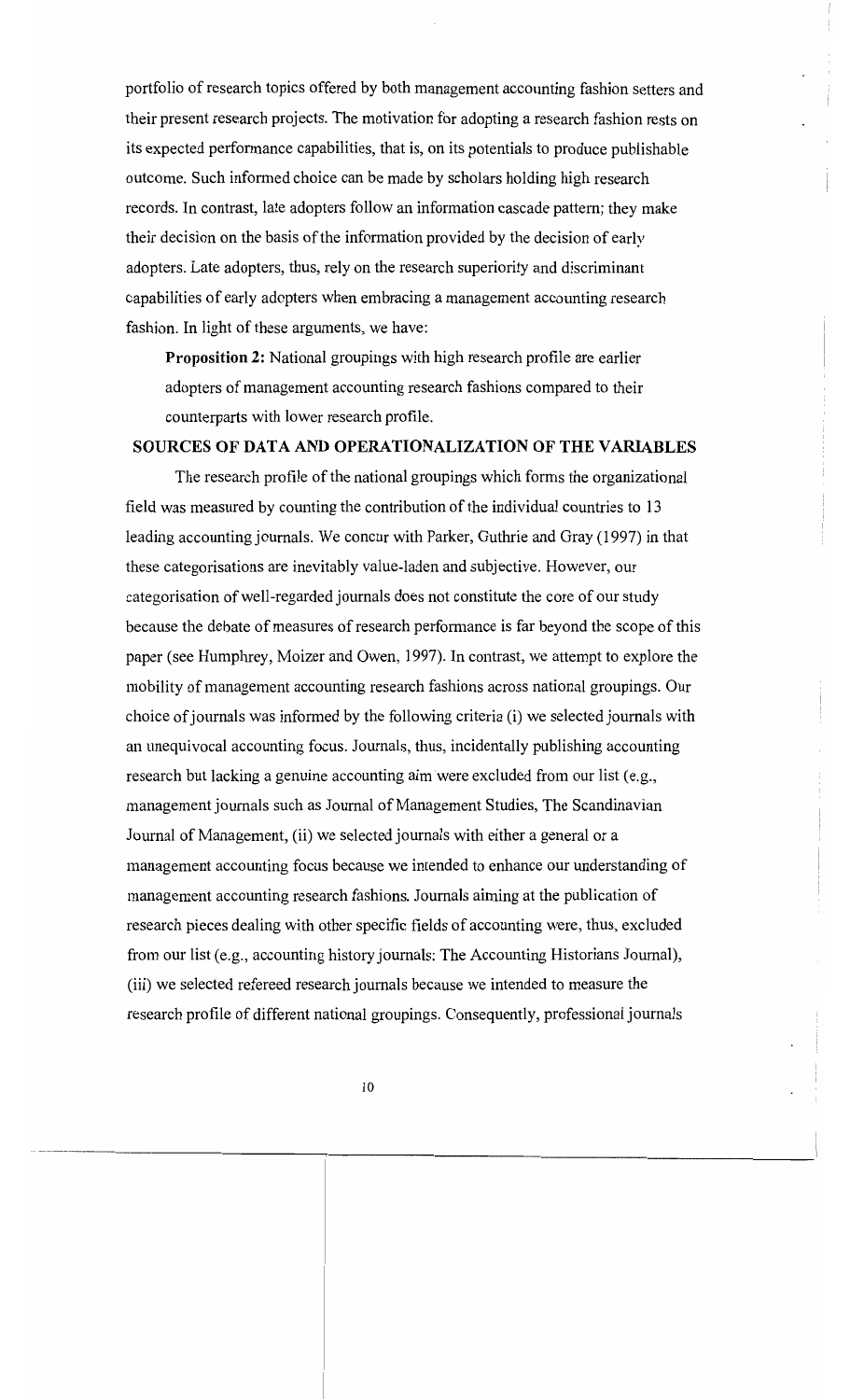were excluded from our list (e.g., Journal of Cost Management), and (iv) we selected journals published by national professional associations only if they were unequivocally regarded as premier outlets (e.g., The Accounting Review, published by the American Accounting Association; Accounting and Business Research, published by the Institute ofChartered Accountants in England and Wales). **In** contrast, wellrespected journals published by national professional associations, but not joining the elite of world-class outlets, were excluded from our list (e.g., the British Accounting Review, published by the British Accounting Association). **In** this manner, we avoid to overdraw the contribution of the country in which the professional association is based.Our list of journals was, therefore, formed by the following: *Abacus*; *Accounting and Business Research; Accounting, Auditing and Accountability Journal,' Accounting, Organizations and Society; The Accounting Review; Contemporary Accounting Research; Critical Perspectives on Accounting; The European Accounting Review; Journal of Accounting and Economics; Journal of Accounting Research; Journal of Business Finance and Accounting; Journal of Management Accounting Research;* and *Management Accounting Research.* The nationality of the authors was measured through their affiliation. Co-authored papers were adjusted by the number of authors; for example, a co-authored paper by three individuals of different countries accounted 1/3 for each country. Lastly, data were collected through the analysis of each individual paper published in the abovementioned outlets.

Our study of management accounting research fashions focuses on the particular case of Activity-Based Costing (ABC). ABC, we argue, is consistent with the definition of research fashion; it was an innovative management accounting practice (see Cooper and Kaplan, 1990) that pervaded the academic domain to become a research agenda (see Shields, 1997; Atkinson et al., 1997 for recent assessments of ABC as a management accounting research topic). Another perspective of ABC as a management accounting research fashion is shown in Figure 2 which measures the proportion of ABC-focused papers concerning the total of management accounting articles indexed in the *ABI Inform University Microfilm Database*. The data in that figure supports the bell-shaped pattern attributed to fashions (see Abrahamson, 1991, 1996).

We collected data from the *ABI Inform University Microfilm Database* to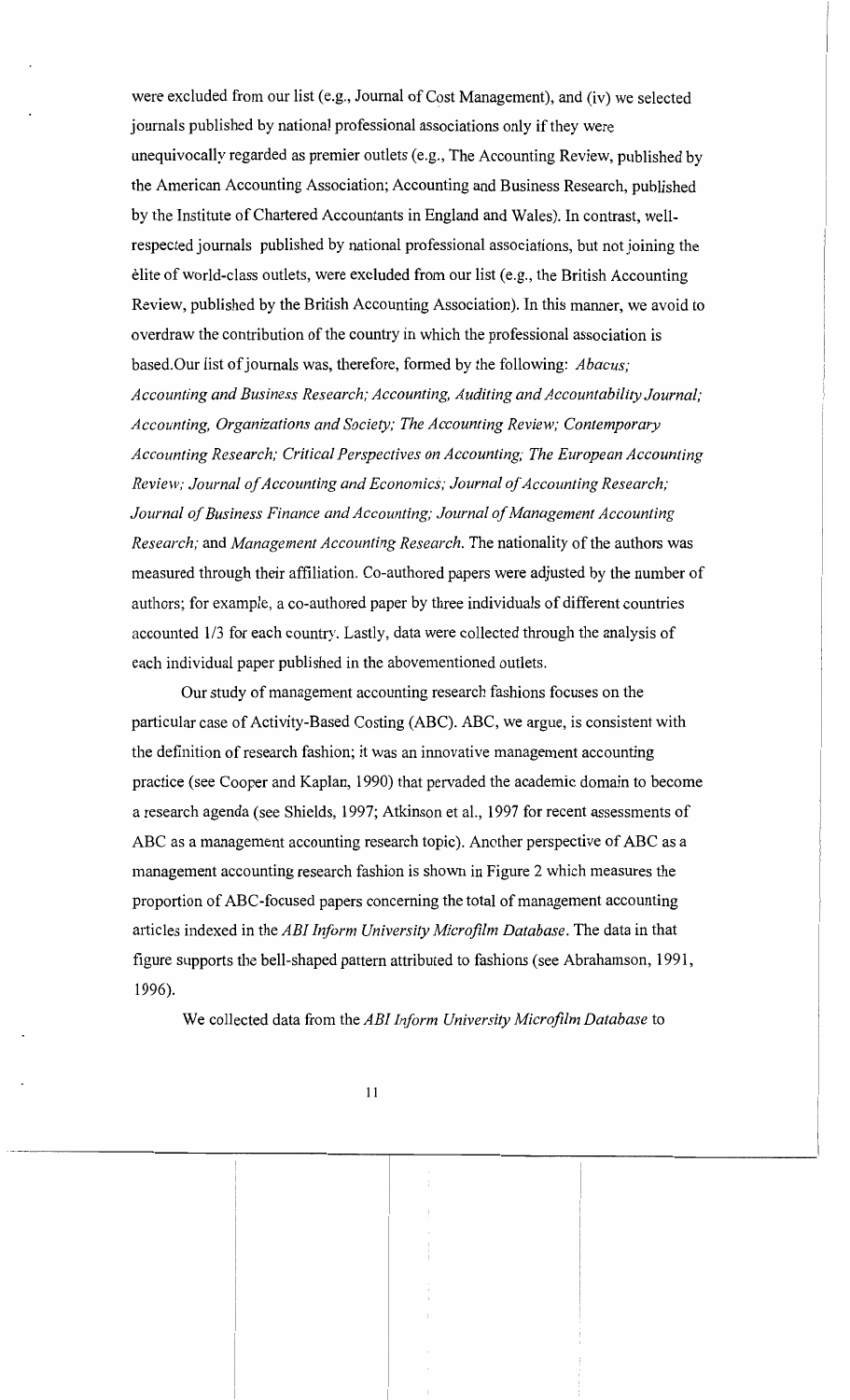account for the effects of ABC on the research communities of individual countries. The influence of ABC was measured through the proportion of ABC-focused papers as a percentage of the total of management accounting-focused papers. The bias of the *ABI* database towards Anglophone countries, however, forced us to also consider the entire population of Spanish accounting joumals: *Actualidad Financiera, Partida Doble, Revista Española de Financiación y Contabilidad,* and *Técnica Contable,* to ascertain the effects of ABC on the Spanish academic community.

We collected data for the period 1987 to 1996 because it comprises the genesis and development of ABC as a management accounting research fashion.

## RESULTS

High and low research profile communities are differentiated by the extent of their contributions to the 12 accounting journals used in this paper. The data in Table 1 suggest that a small group of Anglo-Saxon countries (USA, UK, Australia, and Canada) account for the largest share of publications (88.61%), especially due to the overwhelming contribution of USA  $(55.05\%)$  and UK  $(21.04\%)$  academics. Although the data in Table 1 suggest that other countries are increasing their share of publications (e.g., see the 1996 results of Denmark, Finland, France, Germany), nonAnglo-Saxon countries contribute less significantly to publications in top joumals; the column of totals in Table 1 shows that no other European country reaches 1% of total papers published.

# ---------- INSERT TABLE 1 ABOUT HERE ---------

Our choice of UK and Spain to study the effects of ABC on their accounting academic communities was informed by the following arguments. First, the ABC system was not initiated in any of those countries and, thus, both countries could be described in this context as potential fashion fol1owers. Second, the British and Spanish accounting communities are of similar size; Gray and Helliar (1994) reported that the British accounting academic community was formed by 1,050 members in 1994<sup>1</sup> whereas García, Gandía and Fuentes (1997) showed that the size of the Spanish

<sup>&</sup>lt;sup>1</sup> The *Register* comprised accounting scholars but also academics who had Finance or Taxation as their sole areas of interest. British scholars were reckoned as members of the accounting community if their interests were either manifest in any field of accounting research or had taught any accounting subject. The total is detailed as follows: professors, 87; readers, 13; principallecturers, 97; senior lecturers, 434; lecturers, 309; others, 110.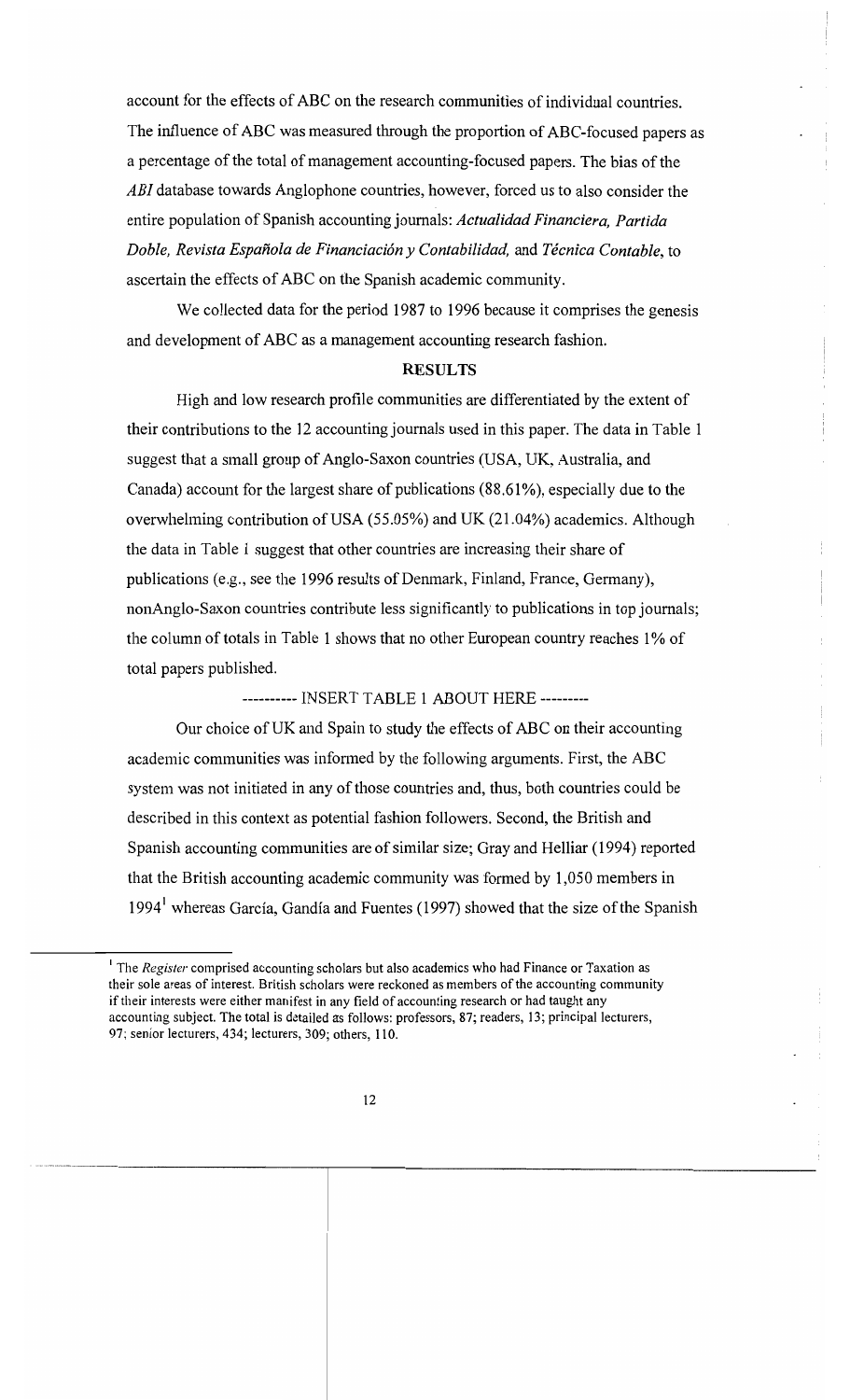accounting academia was of 806 members in that year<sup>2</sup>. Third, UK accounts for 21.04% of total contributions to top accounting journals during the observation period. so that we can fairly consider it as a high research profile national grouping. In comparison to the UK, countries, such as Spain, scoring less than 1% may intuitively be well classified into the category of low research profile communities. Support for this view is provided by testing the difference between means of the annual contributions to the 13 leading accounting journals by UK and Spain; the null hypothesis (Spain and UK have similar means in their contribution rates to the leading accounting journals) was rejected ( $p \le 0.05$ ). Fourth, the choice of Spain as subject of the study also rested on its cultural dissimilitudes with USA (see Hofstede, 1991). Such differences, we argue, make difficult for Spain to become a potential recipient of American initiated management accounting research fashions.

Figure 2 summarizes the impact of ABC on the British and Spanish accounting academic communities. It measures the proportion of ABC-focused papers as a proportion of the total of management accounting articles published in the accounting journals of the observed countries. Proposition 1 contends that management accounting research fashions have a lower impact on communities with higher research profile than on their counterparts with a low one. The proposition is supported if there exists a significant difference in the proportion of ABC papers published by each individual community as percentage of their articles with a management accounting focus. The data shown in Figure 3 suggests that ABC had a higher impact on the Spanish accounting community than it had in its British counterpart. Whereas ABC-focused papers never exceeded 10% (13 articles, 1992) of management accounting articles published in British accounting journals, Spanish accounting scholars have been substantially affected by the ABC research fashion; during the period 1993-1996, ABC-focused papers constituted a significant proportion of Spanish management accounting research, growing from 7.14% (1 article) in 1992 to 27.78%

 $2$  García et al. (1997) applied a stricter criterion to define members of the Spanish accounting academic community by only considering scholars who had taught accounting courses. The total is split as follows: *Catedráticos de Universidad,* 45 (Professors); *Catedráticos de Escuela Universitaria,* 17 (Professors of Undergraduate Schools); *Profesores Titulares de Universidad,* 101 (Associate Professors); *Profesores Titulares de Escuela Universitaria,* 188 (Associate Professors for Undergraduate Schools); *Ayudantes de Universidad,* 16 (Teaching Assistants); *Ayudantes de Escuela Universitaria,* 88 (Teaching Assistants); *Profesores Asociados,* 340 (Part time facu1ty); *Becarios,* 6 (lntems); *Otros,* 5 (Others).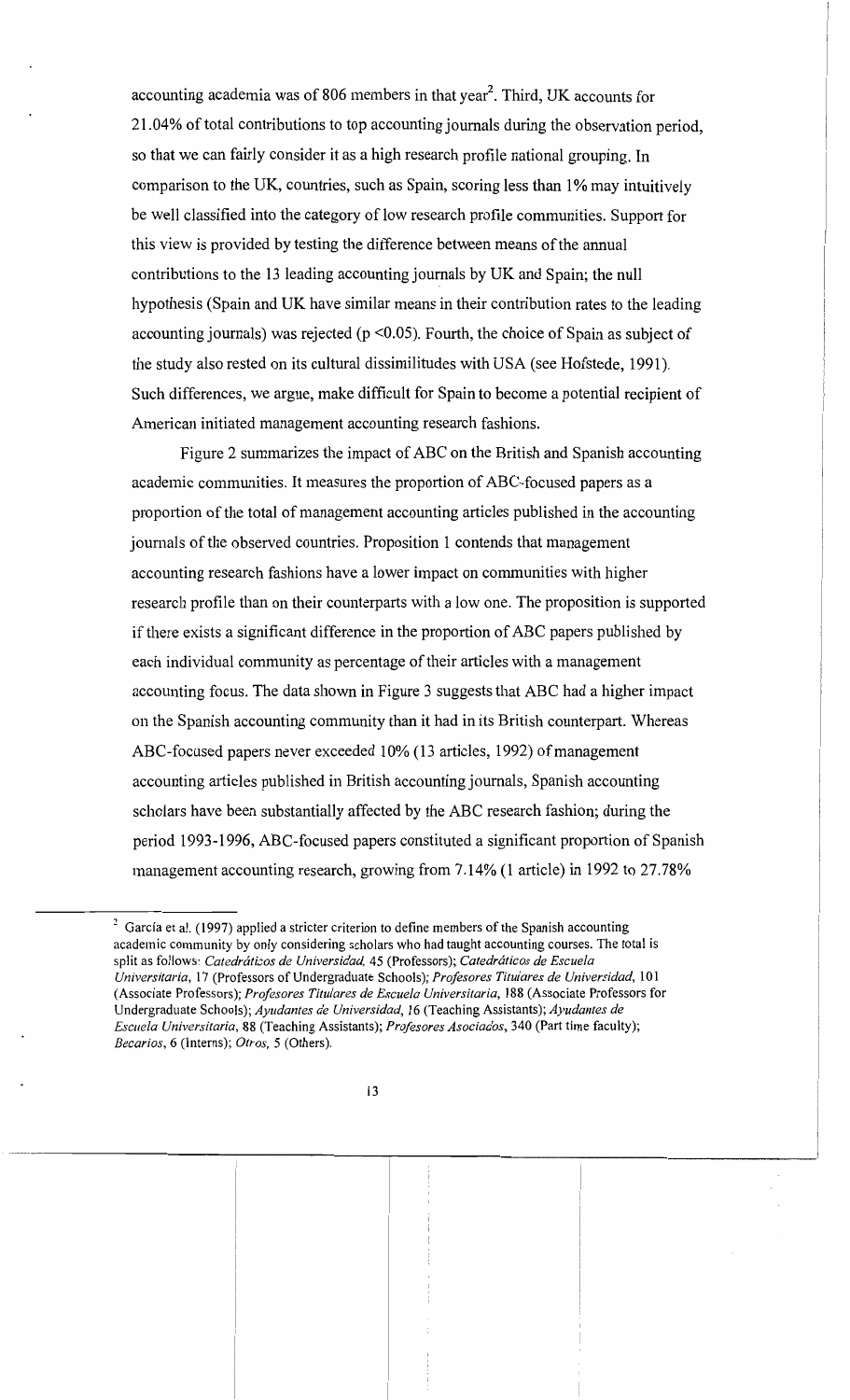$(5 \text{ articles})$  in 1993, and peaking to  $54.55\%$  (18 articles) in 1994. Since then, ABCfocused papers have maintained a considerable share in the total of Spanish management accounting papers (40% of the total publication). Surprisingly, by sheer numbers, only one out of the 46 ABC-focused papers produced by the Spanish community had an empirica1 focus; the remaining 45 papers main1y dealt with topics such as ABC foundations, general surveys, the role of ABC in the new manufacturing environment, and the relationship of ABC with other costing systems.

# --------- FIGURE 2 TO APPEAR ABOUT HERE ---------

Figure 3 highlights the adoption timing of ABC by the British and Spanish academic communities. It shows the accumulated frequency of ABC published papers in the accounting journals of the focal countries. Proposition 2 stated that national groupings with high research profile are earlier adopters of management accounting research fashions compared to their counterparts with lower profile. Such proposition is supported if there exists a significant delay in the pattern of adoption of ABC by the Spanish community compared to its British counterpart. The data shown in Figure 4 demonstrates that the Spanish accounting academic community was a later adopter of ABC compared to its British counterpart; Spain falls well behind Britain in the timing of embracing ABC as a research agenda. First, the research significance of ABC was clearly neglected by Spanish scholars until 1992, as only 4.34% of the ABC papers were published in the period 1988-1992. Second, the British academic community followed an earlier, and smoother pattern of adoption of ABC by roughly concentrating 73% of its publications in the period 1993-1996.

--------- FIGURE 3 TO APPEAR ABOUT HERE --------

#### GENERAL DISCUSSION

Despite the increasing interest in investigating the extant patterns of management accounting research and the vast contributions of the institutional sociology to educational organisations, little is known about the cross-national dynamics of accounting research ideas. The aim of this paper was to address the dynamics of the ebb and flow of management accounting research fashions across national groupings of accounting scholars. The results of this study are augmented by an empirical investigation of the British and Spanish academic communities during the period 1987-1996. Our analysis of the institutional sociology and management fashion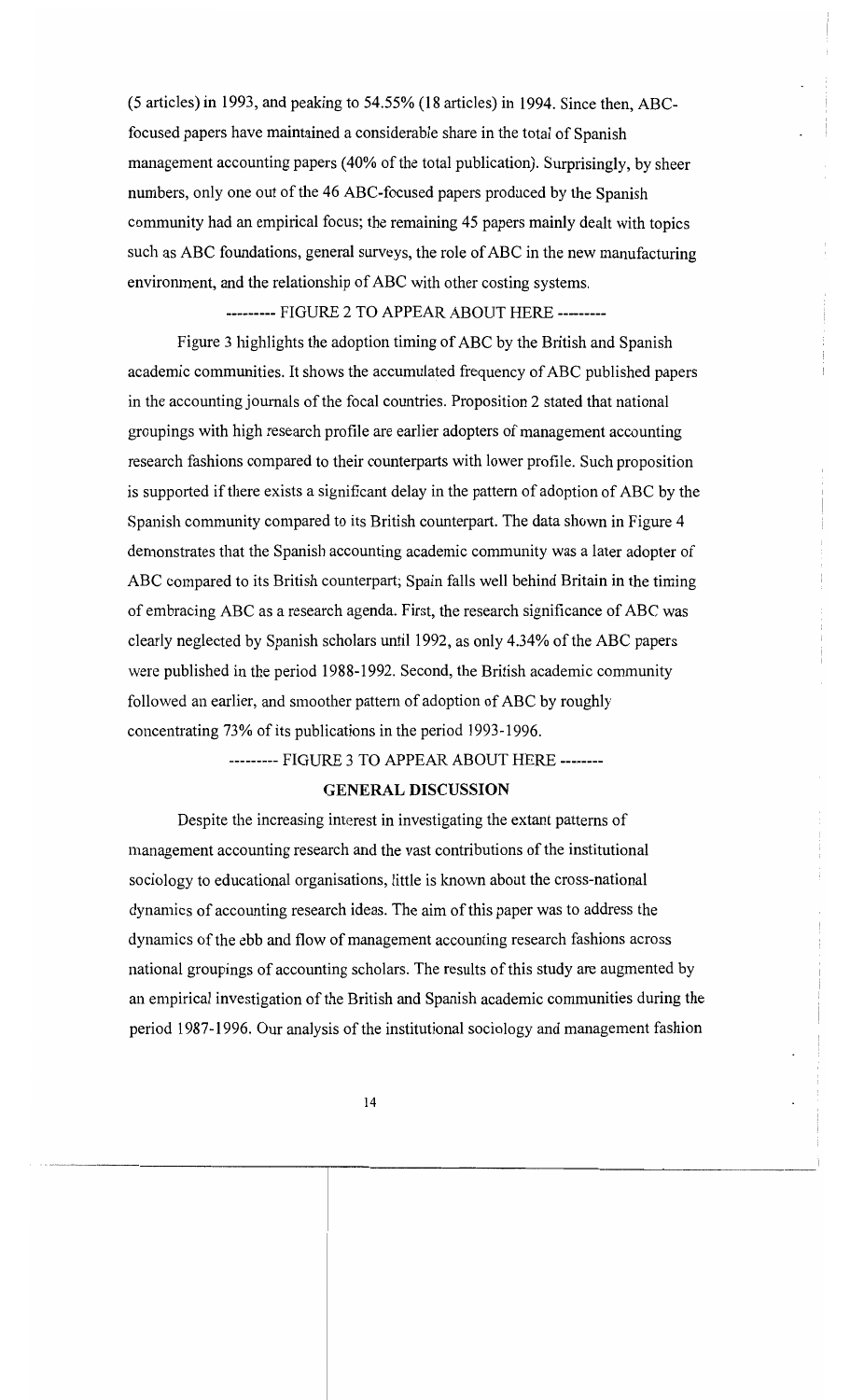literatures led us to argue that national groupings with high research profile are (i) less vulnerable to the effects of management accounting research fashions, and (ii) are earlier adopters of research fashions than their counterparts with lower research profile.

We have distinguished between national groupings with high and low research profile, and these categories were respectively exemplified by the cases of UK and Spain. We admit that the research profile of a given country cannot solely be attributed to *technical* criteria (e.g., research skills and education) but is also strongly influenced by a number of factors operating at the macro level (e.g., cultural, investment in R&D). Nevertheless, we contend that the magnitude of the research distance between the British and the Spanish accounting communities is not a general phenomenon when comparing other fields of inquiry. First, Lafuente and Oro (1992) collected data from the Institute for Science Information and reported that the contribution of Spain to hard sciences (e.g., physics, biology) increased from 0.9% in 1984 to 1.6% in 1990, and peaked to 1.95% of total publications in 1992. These figures are consistently higher than 0.21%, which represents the share of the Spanish accounting academic community to its leading journals during the period 1987-1996. Second, Urrutia (1993) analysed the role ofthe Spanish economics and business administration communities in the global context by collecting data from the Social Sciences Citation Index. For the period 1986 to 1992, he reported that British contributions were 40 times higher than those made by Spanish academics. In contrast, our data show that British accounting publications to the top 13 accounting journals were 100 times higher than those made by the Spanish national grouping for the observation period. In sum, these data reveal that the research distance between high and low research profile national groupings cannot only be explained by appealing to macro factors such as cultural differences.

Our findings conform with the proposition that high research profile groupings are less likely adopters of management accounting research fashions than their counterparts with lower research profile. These results have four additional implications. First, we concur with the notion that goal ambiguity is a driving force for imitation. In the particular case of the Spanish accounting academic community, we contend, ambiguity about the goals and boundaries of accounting research exists,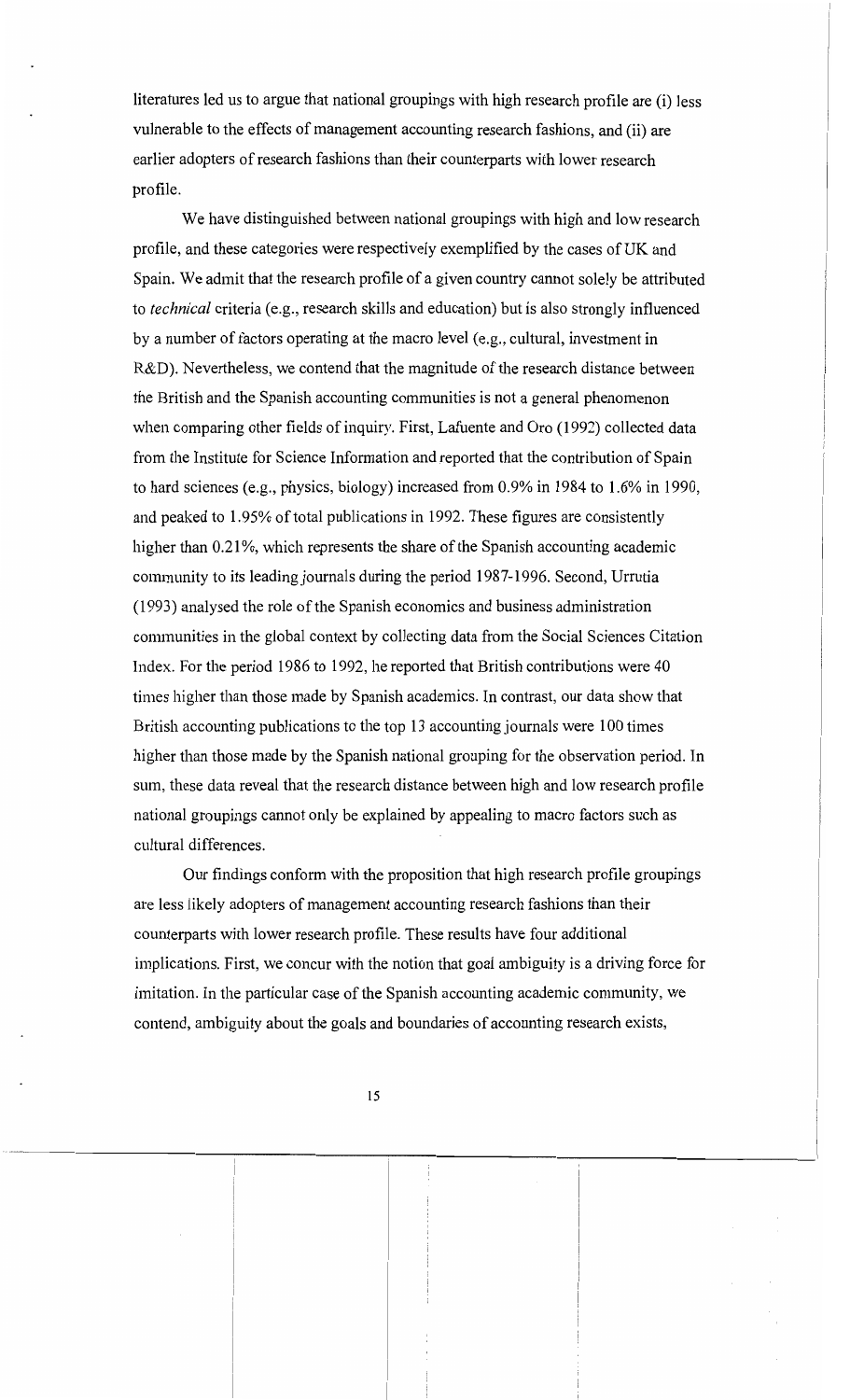especially if compared with the shared international standards of accounting research evaluation. Such ambiguity is explained by (i) The Spanish Ministry of Education developed a research evaluation assessment programme which began in 1990 and embraced all fields of knowledge. The programme was informed by international criteria of research evaluation such as impact indexes and publications in international refereed journals. In this context, fuzzy research goals of the accounting community were revealed by its overwhelming complaint against these criteria (e.g., a recurrent claim concerned the inclusion of textbooks at the highest category of the research evaluation criteria). As Whittington (1993: 388) reports, similar misunderstandings also occurred in the realm of the British community of accounting academics. However, the misunderstandings seemed to be limited in scope to faculty of new British universities, and (ii) the inconsistent editorial policy of most Spanish accounting journals; with the sole and recent exception of *Revista Española de Financiación y Contabilidad,* the remaining periodicals focus indistinctely on professional and research issues because accounting joumals do not have consistent editorial policies. Second, consistent with the predictions of the institutional sociology and management fashion literatures, we suggest that the process of imitation of management accounting research fashions is also driven by uncertainty avoidance. Perceived uncertainty on research outcomes, we argue, is inversely related to the probability of short-term publishing. ABC, thus, constitutes a reliable research topic to produce short-term publications on issues such as the foundations of the system and its role in the new manufacturing environment. Although these papers did not target leading accounting journals, it is worth considering that ambiguity in research goals within the academic community has some concomitant effect on the lack of incentives (e.g., promotion, salary increase) to conduct long-term research projects of uncertain results. As Frey (1993) argues, incentives in restricted academic markets (e.g., continental Europe) concern issues such as teaching excellence, interplay with the industry, and social mentorship. Third, adoption of management accounting research fashions has legitimatizing effects on scholars writing ABC papers. Other constituents of the national grouping (e.g., auditors, controllers, consultants, other scholars, and graduate students), as readers of outlets publishing ABC papers, regard their authors as change agents (Carnegie and Paker, 1996), that is, as experts who transfer innovative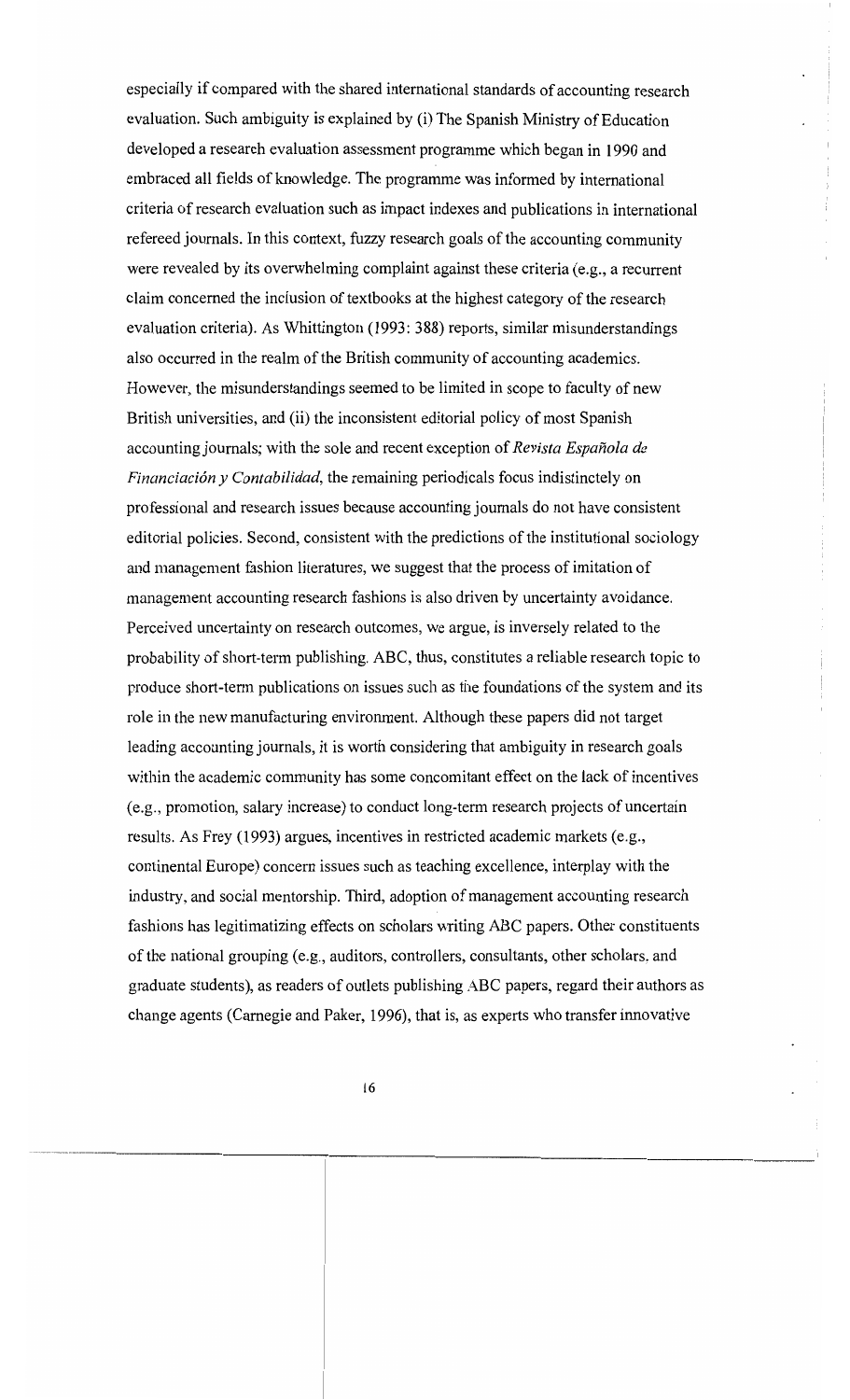research ideas into the terrain of the national community. Fourth, evidence addressing the process of organizational imitation supports the notion that novel ideas are translated into their organisational and social contexts (see Zajac and Kraatz, 1993; Ezzamel, 1994; Genell, 1997). In contrast, we suggest that the dissemination of management accounting research fashions follows a more straightforward model of diffusion in which the imitator plays a more passive role (see DiMaggio and Powell, 1983). This departure from the translation model draws on the nature of the ABC papers published in Spain; the overwhelming majority of publications deal with speculative issues rather than focusing on modelling or empirical matters. In explaining why we found such results, let us refer to one distinctive element of the imitation process. As Czarniawska and Joerges (1996) have noted, ideas are materialized through being written down. Management accounting fashion setters materialize their ideas through publications in accounting journals (e.g., the series of contributions made by the setters of ABC in the *Journal 01Cost Management).*  Publications of research fashion setters, we contend, are comprehensive and systematic, and constitute the canon of the fashion. Canons provide frameworks that leave few opportunities for research followers to elaborate deviations, especially in comparison with the scattered set of experiences that constitute the frame of reference for imitations in the business domain.

Our results indicate that national groupings with lower research profile are late adopters of management accounting research fashions. Two related considerations stem from these findings. First, it has been argued that "organizations seldom have direct experiences ofthe organizations or practices they imitate or refer to" (Sahlin-Anderson, 1996: 78). Although such contention fits well with the business realm, it is less convincing for higher education organisations whose structuration process is characterised by increasing interactions within the field (e.g., research networks, conferences, visits of scholars to other academic centers). Interactions provide a suitable venue for national groupings to disseminate their findings on the adoption of research fashions to counterparts. These interactions, however, identify status ordering (see DiMaggio and Powell, 1983) and provide useful insights to constituents of the organisational field about what fashions are being adopted by high research profile groupings and, thus, will be globally in vogue in the near future. Second, uncertainty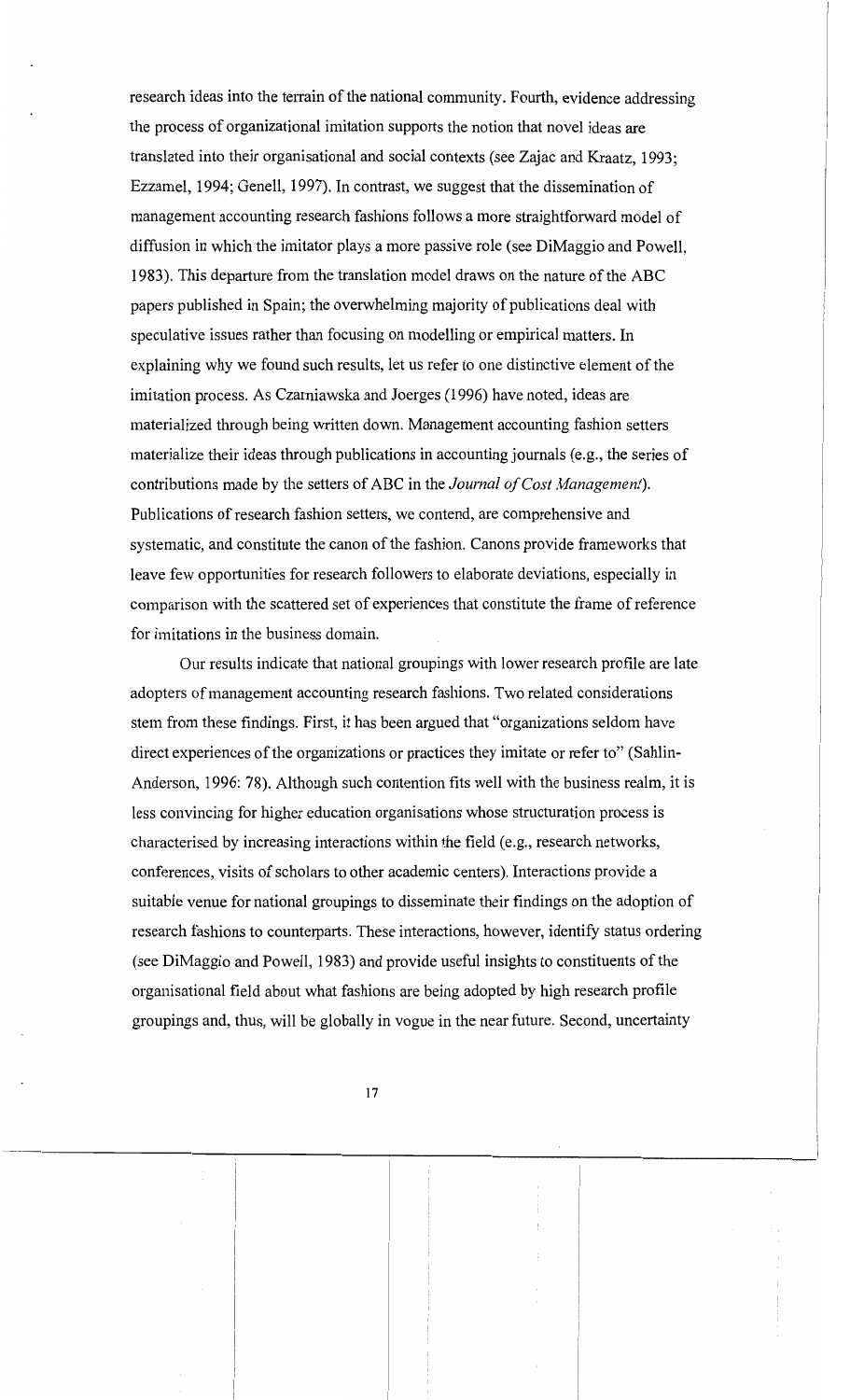avoidance is,a determinant element in the adoption of research fashions and also plays a significant role in explaining the pattem of imitation. By relying on the superior knowledge of early adopters, low research profile groupings considerably reduce the risk of being involved in research fashions of low legitimatizing potential.

## Concluding Remarks

The structuration of the accounting community at the international level has produced interesting contributions on the dynamics of accounting research. In this context, we have provided some insights into both the mobility of research fashions across countries and the characteristics that differentiate late from early adopters of research fashions. Our analysis was based on the contributions of the institutional sociology and management fashion literatures. Our study of research fashions dealt with the particular case of ABC and its effects on exemplars of high and low research profile accounting academic communities. In light with the arguments of the institutional sociology and management fashion literatures, we suggested that national groupings with high research profile are less vulnerable to the effects of research fashions than their counterparts with low research profile. We explained these differences by the interplay of the following arguments: ambiguity in goals and research boundaries, uncertainty avoidance about research outcomes, the legitimatizing effect of imitation before other constituents of the national grouping, and, lastly, we suggested that the pattern of imitation of low research profile groupings fits well into the category of diffussion models. We also concurred with the notion that low research profile groupings are later adopters of research fashions compared to their counterparts with high research profile. A supportive argument for this contention stated that interactions among constituents of the organisational field involve status ordering, which in tum brings about the observation of high profile research groupings by their low profile counterparts, particularly before making the adoption decision of a given research fashion.

Our paper also bears considerable limitations, which could encourage future work. First, empirical evidence has been collected from exemplars of high and low research profile national groupings. In this respect, future work on other national groupings will reveal the generalizability of our conclusions. Second, descriptive data are a common methodological problem of accounting research dealing with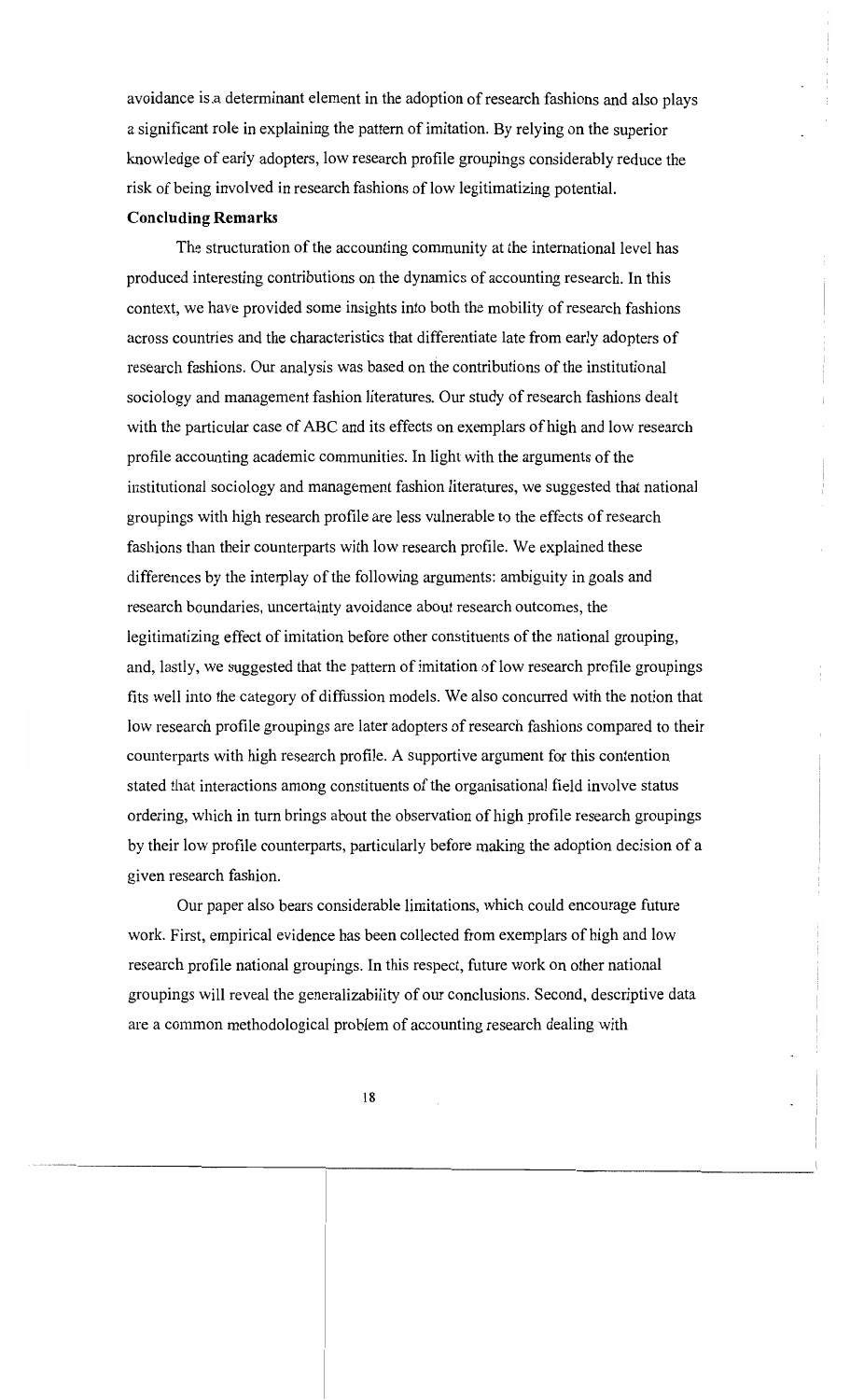bibliometric databases (see Carnaghan, Flower-Gyepesi and Gibbins, 1994; Brown, 1996; Lukka and Kasanen, 1996; Shields, 1997 for some recent examples). Despite our genuine interest in overcoming such problem, we eould not provide more eompelling results due to the short-term nature of research fashions. This restrained us from using dynamic econometrie models to account for the adoption lag of researeh fashions across national communities and introducing control variables into the models. Future research addressing longer research fashions or knowledge eore (see Cole, 1983) may overcome such methodological problem. Third, we have studied research fashions by drawing on empirical evidence provided by publications in accounting journals. Evidence from other databases (e.g., citation analysis) may provide additional insights into the dynamies of life cycle of research fashions. Lastly, future research may provide further insights into the genesis of management accounting research fashions, especially by addressing how academics and practitioners influence each other (see Barley, Meyer and Gash, 1988), which constitutes a central issue in business research.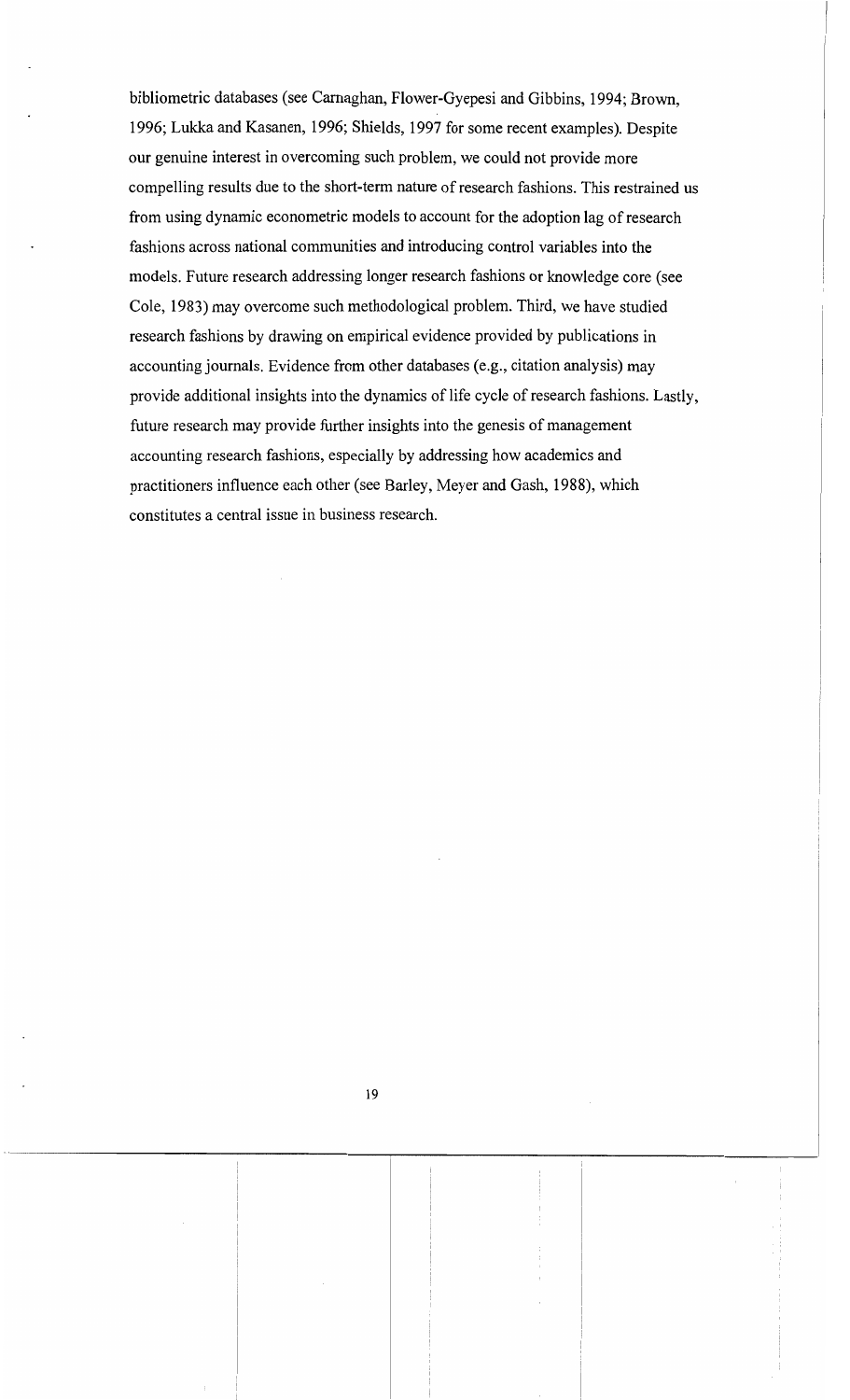#### **REFERENCES**

Abrahamson, E. (1991) Managerial Fads and Fashions: The Diffusion and Rejection of Innovations, *Academy of Management Review*, Vol.16, n°3, pp. 586-612.

Abrahamson, E. (1996), Management Fashion, *Academy of Management Review*, Vol. 21 N°l, pp. 254-285.

Arrington, C.E. and Schweiker, W. (1992), The Rhetoric and Rationality of Accounting Research, *Accounting, Organizations and Society* 17; pp. 511-533.

Atkinson, A.A.; Balakrishnan, R; Booth, P.; Cote, J.M.; Groot, T.; Malmi, T.: Roberts, H.; Uliana, E. and Wu, A (1997) New Directions in Management Accounting Research, *Journal ofManagement Accounting Research,* 9: pp. 79-108.

Barley, S.R.; Meyer, G.W. and Gash, D.C. (1988), Cultures of Culture: Academics, Practitioners and the Dynamics of Normative Control, *Administrative Science Quarterly,* 33: 24-60.

Bikhchandani, S.; Hirshleifer, D. and Welch, I. (1992), A Theory of Fads, Fashion, Custom, and Cultural Change as Informational Cascades, *Journal of Political Economy*, Vol.100 N°5, pp. 992-1026.

Brown, L.D. (1996), Influential Accounting Articles, Individuals, Ph.D. Granting Institutions and Faculties: A Citational Analysis, *Accounting, Organizations and Society,* Vol. 21 *N°7/8,* pp. 723-754.

Brown, L.D. and Huefner, RJ. (1994). The Familiarity with and Perceived Quality of Accounting Journals: Views of Senior Accounting Faculty in Leading U.S. MBA Programs, *Contemporary Accounting Research,* Vol. 11 N°I-I (Summer): 223-250.

Callon, M. (1986), Some elements of a sociology of translation, in Law, J. (ed.) *Power, Action and Belief(London:* Routledge), pp. 196-233.

Carnaghan, C.; Flower-Gyepesi, J. and Gibbins, M. (1994), A Profile of *Contemporary Accounting Research:* Fall 1984-Spring 1994, *Contemporary Accounting Research,* Vol. 11 N°I-I (Summer) pp. 251-270.

Carnegie, G.D. and Parker, R.H. (1996), The Transfer of Accounting Technology to the Southern Hemisphere: The Case of William Butler Yaldwyn, *Accounting, Business and Financial History* (March), pp. 23-49.

Carruthers, B. (1995), Accounting, Ambiguity, and the New Institutionalism, *Accounting, Organizations and Society,* Vol. 20 N°4, pp. 313-328.

Cole, S. (1983), The Hierarchy of the Sciences?, *American Journal of Sociology*, Vol. 89 N°l, pp. 111-139.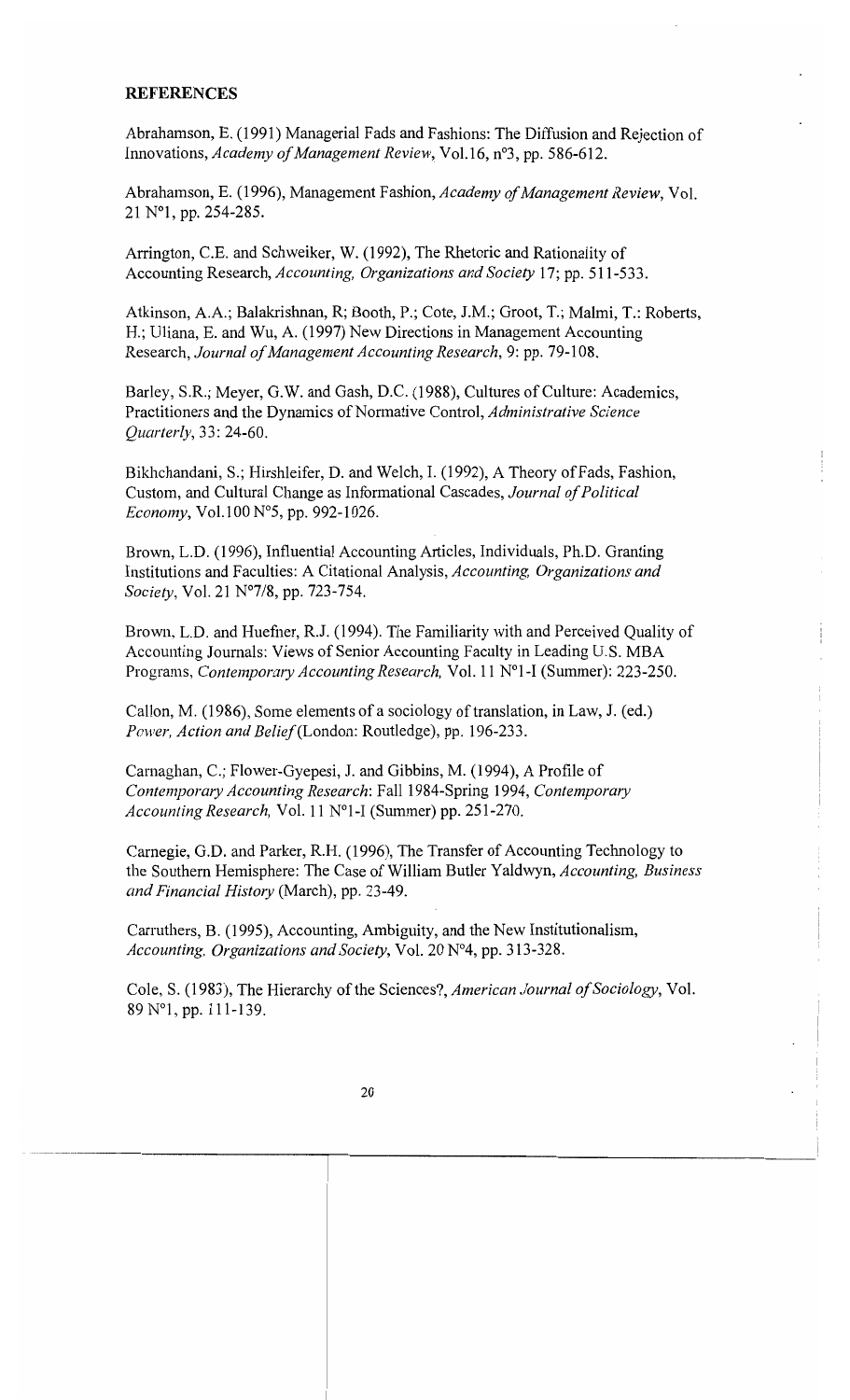Cooper, R. and Kaplan, R.S. (1990) *The Design ofCost Management Systems,*  (Englewood Cliffs, NJ: Prentice Hall).

Czarniawska, B. and Joerges, B. (1996), Travels of Ideas, in Czarniawska, B. and Sevón, G. (eds.), *Translating Organizational Change,* (Walter de Gruyter: Berlin), pp. 13-48.

DiMaggio, P.J. (1983), State Expansion and Organizational Fields, in R.H. Hall and R.E. Quinn (eds.) *Organizational Theory and Public Policy* (Bever1y Hills, CA: Sage) pp. 141-172.

DiMaggio, P.J. and Powell, W.W. (1983), The Iron Cage Revisited: Institutional Isomorphism and Collective Rationality in Organizational Fields, *American Sociological Review,* 48: pp.147-160.

Ezzamel, M. (1994), Organizational change and accounting: Understanding the Budgeting System in its Organizational Context, *Organization Studies* 15/2, pp. 213- 240.

Frey, B.S. (1993), An Institutional Analysis of the New Institutional Economics, *Journal ofInstitutional and Theoretical Economics,* 149/1, pp. 351-359.

Frey, B.S. and Eichenberger, R. (1993), American and European Economics and Economists, *Journal of Economic Perspectives*, Vol. 7 N°4 (Fall), pp. 185-193.

García Benau, M.A.; Gandía Cabedo, J.L. and Fuentes, C. (1997), Grado de satisfacción de los profesores universitarios de contabilidad con la carrera académica, *Revista Española de Financiación y Contaibilidad* (91); pp. 541-575.

Genell, K. (1997), *Transforming Management Education: A Polish Mixture* (Lund: Lund University Press).

Gómez-Mejía, L.R. and Balkin, D. (1992) Determinants of Faculty Pay: An Agency Theory Perspective, *Academy of Management Journal*, Vol. 35 N°5, pp. 921-955.

Gray, R.H. and Helliar, C. (1994), *The British Accounting Review Research Register* (London: Academic Press).

Gray, R.H. and Helliar, C. (1994), UK Accounting Academics and Publication: An Exploration of Observable Variables Associated wih Publication Output, *British Accounting Review,* 26: 235-254.

Hofstede, G. (1991), *Cultures and Organizations: Software ofthe Mind* (McGraw Hill: London).

Humprey, C.; Moizer, P. and Owen, D. (1995), Questioning the Value of the Research Selectivity Process in British University Accounting, *Accounting, Auditing and Accountability Journal,* Vol. 8 No.3: 141-164.

21

~~~---~-~--------~------¡-------------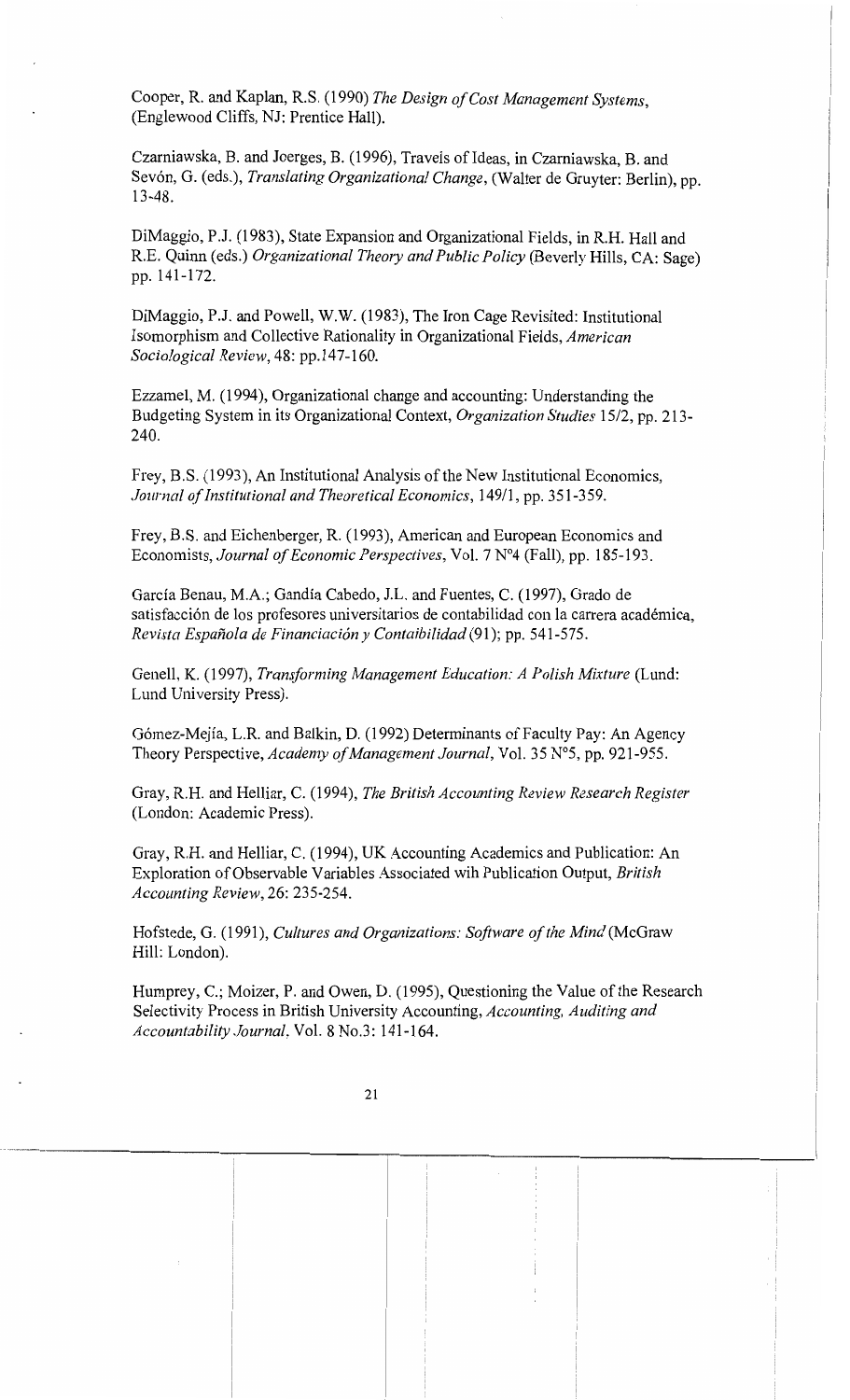Lafuente, A and Oro, L.A. (1992), *El sistema español de ciencia y tecnología en el marco internacional* (Madrid: Fundesco).

Latour, B. (1986), The Powers of Association, in Law, J. (ed.) *Power, Action and Belief(London:* Routledge), pp.261-277.

Lee, T. (1989). Education, Practice and Research in Accounting: Gaps, Closed Loops, Bridges and Magic Accounting, *Accounting and Business Research,* Vol. 19 N°75: 237-253.

Lukka, K. and Kaasanen, E. (1996), Is Accounting a Global or a Local Discipline? Evidence from Major Research Journals, *Accounting, Organizations and Society,* Vol. 21 N° 7/8, pp. 755-773.

Meyer, J.W. and Rowan, B. (1977), Institutionalized organizations: Formal structure as myth and ceremony, *American Journal ofSociology,* 83: 340-363.

Meyer, J.W. and Scott, R.S. (1983), *Organizational Environments: Ritual and Rationality* (Beverly Hills: Sage)

Mezias, S.J. and Scarseletta, M. (1994), Resolving Financial Reporting Problems: An institutional analysis of the process, *Administrative Science Quarterly*, 39: pp. 654-678.

Napier, C.J. (1996), Accounting and the Absence of a Business Economics Tradition in the United Kingdom, *The European Accounting Review,* Vol. 5 N°3: pp. 449-481.

Näsi, S and Näsi, J. (1997), Accounting and Business Economics Traditions -from a Practical Discipline into a Scientific Subject and Field of Discipline, *The European Accounting Review,* Vol. 6 N°2, 199-229.

Oliver, C. (1991), Strategic Responses to Institutional Processes, *Academy of Management Review,* 16: 145-179.

Parker, L.D.; Guthrie, J. and Gray, R.H. (1997), Publish or Perish: The Social Construction of Quality in Accounting and Management Research.

Panozzo, F. (1997), The Making of the Good Academic Accountant, Accounting, Organizations and Society, Vol.22 N°5, pp. 447-480.

Pfeffer, J. (1993), Barriers to the Advance of Organizational Science: Paradigm Development as a Dependent Variable, *Academy of Management Review*, Vol.18 N°4, pp. 599-620.

Puxty, AG., Sikka, P. and Willmott, RC. (1994). Systems of Surveillance and the Silencing ofUK Academic Accounting Labour, *British Accounting Review,* 26: 137- 171.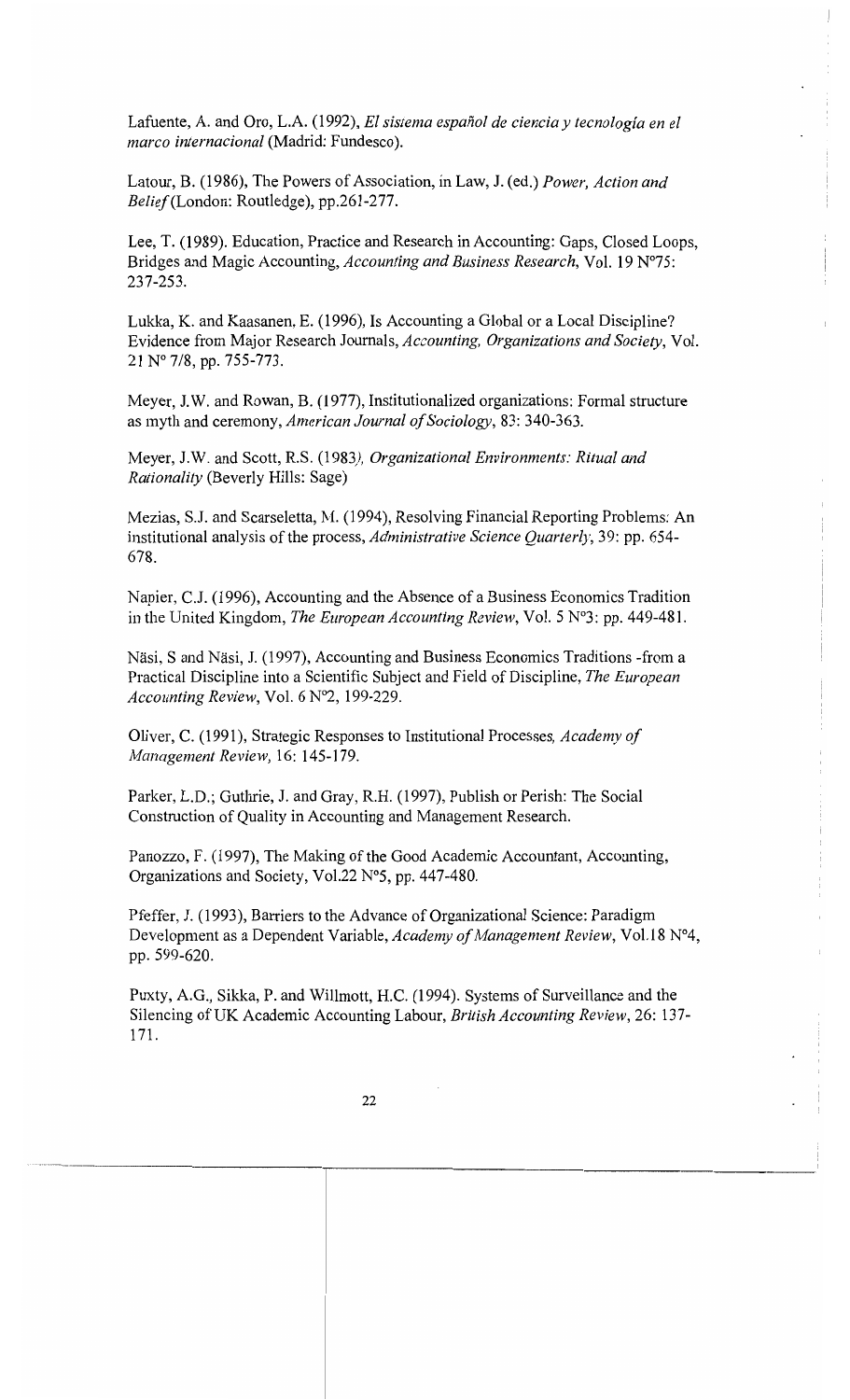Rowan, B.(l982), Organizational Structure and the Institutional Environment: The Case of Public Schools, *Administrative Science Quarterly*, 27, pp. 259-279.

Sahlin-Anderson, K. (1996), Imitating by Editing Success: The Construction of Organizational Fields, in in Czarniawska, B. and Sevón, G. (eds.) *Translating Organizational Change* (Walter de Gruyter: Berlin), pp. 69-92.

Schneider, B. (1995), Some Propositions About Getting Research Published, in Cummings, L.L. and Frost, P.J. (eds.), *Publishing in the Organizational Sciences*  (Thousand Oaks, CA: Sage) 216-226.

Schultz, J.Jr., meade, J.A. and Khurana, I. (1989). The Changing Roles of Teaching, Research, and Service in the Promotion and Tenure Decisions for Accounting Faculty, *lssues in Accounting Education* (Spring): 109-119.

Sevón, G. (1996), Imitating by Editing Success: The Construction of Organizational Fields, in Czarniawska, B. and Sevón, G. (eds.) *Translating Organizational Change*  (Walter de Gruyter: Berlín), 49-67.

Shields, M.D. (1997) Research in Management Accounting by North Americans in the 1990s, *Journal ofManagement Accounting Research,* 9: 3-61.

Stigler, G. and Becker,G. (1977), De Gustubis Non Est Disputandum, *American ECOllomic Review* (March), pp.76-90.

Urrutia, J. (1993), La investigación española en economía, *Política Científica*, 36; pp. 41-47.

Whitley, R. (1984) *The lntellectual and Social Organization ofthe Sciences* (Oxford: Oxford University Press).

Whittington, G. (1993), Education and Research Notes: The 1992 Research Assessment Exercise, *British Accounting Review* Vol. 25 *NoA;* pp. 383-395.

Zambon, S. (1996), Accounting and Business Economics Traditions: A Missing European Connection, *The European Accounting Review*, Vol. 5 N°3, pp.401-411.

Zajac, E.C. and Kraatz, M.S. (1993), A Diametric Forces Model of Strategic Change: Assessing the Antecedents and Consequences of Reestructuring the Firrn in the Higher Education Industry, *Strategic Management Journal,* Vol. 14: pp.83-102.

Zeff, S.A. (1989), Recent Trends in Accounting Education and Research in the USA: Some Implications for UK Academics, *British Accounting Review* (June): 159-176.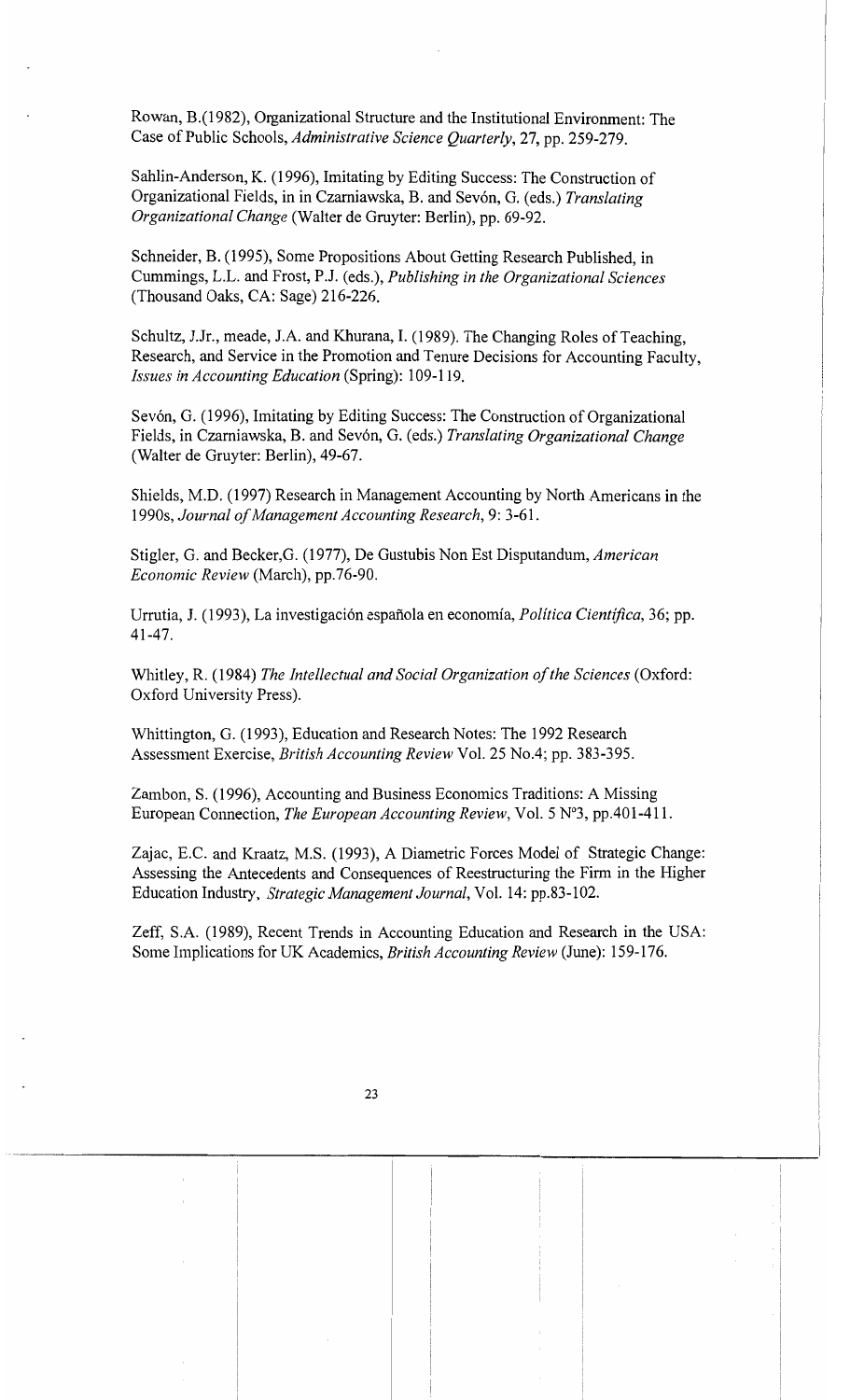|                        | TABLE 1: CONTRIBUTIONS TO TOP ACADEMIC JOURNALS BY COUNTRIES |          |        |        |           |        |        |        |        |        |              |
|------------------------|--------------------------------------------------------------|----------|--------|--------|-----------|--------|--------|--------|--------|--------|--------------|
|                        | 1987                                                         | 1988     | 1989   | 1990   | 1991      | 1992   | 1993   | 1994   | 1995   | 1996   | <b>TOTAL</b> |
| ARAB EMIRATES          | 0,00                                                         | 0,00     | 0,00   | 0,00   | 0,00      | 0,00   | 0,23   | 0,00   | 0,00   | 0,00   | 0,03         |
| <b>AUSTRALIA</b>       | 9.25                                                         | 7,88     | 11,09  | 7,09   | 5,39      | 6,89   | 4.97   | 5,78   | 7,17   | 6,75   | 6,95         |
| <b>AUSTRIA</b>         | 0.00                                                         | 0,00     | 0.00   | 0.43   | 0,00      | 0,00   | 0,55   | 0.29   | 0.15   | 0,54   | 0,23         |
| <b>BAHREIN</b>         | 0,00                                                         | 0,00     | 0,00   | 0,00   | 0,00      | 0.00   | 0,00   | 0,00   | 0,30   | 0,00   | 0,03         |
| <b>BELGIUM</b>         | 0,00                                                         | 0,00     | 0,00   | 0,00   | 0,33      | 1,07   | 1,38   | 0,73   | 0,60   | 0,90   | 0,60         |
| <b>BRUNEI</b>          | 0,00                                                         | 0,00     | 0,00   | 0,43   | 0,00      | 0,31   | 0,00   | 0,00   | 0,00   | 0,00   | 0,07         |
| <b>CANADA</b>          | 2,10                                                         | 4,60     | 2,58   | 5,74   | 6,12      | 7,82   | 6,31   | 7,96   | 4,46   | 5,19   | 5,57         |
| <b>CHINA</b>           | 0,00                                                         | 0,74     | 0,00   | 0,21   | 0,00      | 0,15   | 0,00   | 0,00   | 0,00   | 0,27   | 0,12         |
| <b>COSTA RICA</b>      | 0,00                                                         | 0,00     | 0,00   | 0,00   | 0,00      | 0,00   | 0,00   | 0.00   | 0,00   | 0,00   | 0,00         |
| <b>CYPRUS</b>          | 0,00                                                         | 0,00     | 0,00   | 0,00   | 0,00      | 0,00   | 0,00   | 0,00   | 0,00   | 0,00   | 0,00         |
| <b>CZECH R.</b>        | 0,00                                                         | 0,00     | 0,00   | 0,00   | 0,00      | 0,00   | 0,00   | 0,00   | 0,40   | 0,09   | 0,06         |
| <b>DENMARK</b>         | 0,00                                                         | 0,00     | 0,00   | 0,00   | 0,17      | 0,61   | 1,11   | 0,58   | 0,15   | 1,09   | 0,45         |
| <b>ESTONIA</b>         | 0,00                                                         | 0,00     | 0,00   | 0,00   | 0,00      | 0,00   | 0,00   | 0,00   | 0,07   | 0.00   | 0,01         |
| FIJI                   | 0,00                                                         | 0,00     | 0,00   | 0,00   | 0,11      | 0,06   | 0,00   | 0,00   | 0,00   | 0,00   | 0,02         |
| <b>FINLAND</b>         | 0,00                                                         | 0,49     | 0,43   | 0,00   | 1,00      | 0,31   | 1,38   | 0,99   | 1,79   | 2,17   | 0,98         |
| <b>FRANCE</b>          | 0,00                                                         | 0,00     | 0,00   | 0,00   | 0,50      | 0,61   | 1,50   | 0,87   | 1,49   | 1,08   | 0,72         |
| <b>GERMANY</b>         | 0,00                                                         | 0,00     | 0,21   | 0,00   | 0,00      | 1,53   | 0,55   | 0.97   | 0,60   | 1,09   | 0,58         |
| <b>GREECE</b>          | 0,00                                                         | 0,00     | 0,00   | 0,00   | 0,00      | 0,00   | 0,00   | 0,29   | 0,00   | 0,27   | 0,07         |
| <b>HOLLAND</b>         | 0,00                                                         | 0,99     | 0,00   | 0,00   | 0,00      | 0,77   | 0,83   | 1,02   | 0,90   | 0,59   | 0,56         |
| <b>HONG KONG</b>       | 0,00                                                         | 0,00     | 0,21   | 0,00   | 1,34      | 0.92   | 1,15   | 0,29   | 2,64   | 0.95   | 0,87         |
| <b>HUNGARY</b>         | 0.00                                                         | 0,00     | 0,00   | 0,00   | 0,00      | 0,00   | 0,00   | 0,00   | 0,10   | 0,27   | 0,05         |
| <b>INDIA</b>           | 0,00                                                         | 0,00     | 0,00   | 0,00   | 0,00      | 0,25   | 0,00   | 0,00   | 0,00   | 0,00   | 0,03         |
| <b>IRELAND</b>         | 0,27                                                         | 0,49     | 0,21   | 0,43   | 0,00      | 0,61   | 0,00   | 0,00   | 0,45   | 0,27   | 0,26         |
| <b>ISRAEL</b>          | 1,10                                                         | 1,23     | 1,07   | 0.85   | 0,50      | 0.15   | 0,37   | 0,15   | 0,20   | 0,36   | 0, 51        |
| <b>ITALY</b>           | 0,00                                                         | 0,00     | 0,00   | 0,00   | 0,00      | 0,00   | 0,28   | 0,29   | 0,00   | 0,36   | 0,12         |
| <b>JAPAN</b>           | 0,00                                                         | 0,00     | 0,00   | 1,91   | 1,22      | 0,00   | 0,28   | 0,82   | 0,70   | 0,36   | 0,54         |
| <b>JORDAN</b>          | 0,00                                                         | 0,00     | 0,43   | 0,00   | 0,11      | 0,00   | 0,00   | 0,00   | 0,00   | 0,00   | 0,05         |
| <b>KENYA</b>           | 0,00                                                         | 0,00     | 0,00   | 0,00   | 0,00      | 0,00   | 0,00   | 0,15   | 0,00   | 0,00   | 0,02         |
| <b>KUWAIT</b>          | 0,00                                                         | 0,49     | 0,43   | 0,85   | 0,00      | 0,00   | 0,00   | 0,00   | 0,00   | 0,00   | 0,14         |
| <b>LACOS</b>           | 0,00                                                         | 0,00     | 0,43   | 0,00   | 0,00      | 0,00   | 0,00   | 0,00   | 0,00   | 0.00   | 0.03         |
| LATVIA                 | 0,00                                                         | 0,00     | 0,00   | 0,00   | 0,00      | 0,00   | 0,00   | 0,00   | 0,07   | 0,00   | 0,01         |
| LIBYA                  | 0,00                                                         | 0,00     | 0,21   | 0,00   | 0,00      | 0,10   | 0,00   | 0,00   | 0,00   | 0,00   | 0,03         |
| LITHUANIA              | 0.00                                                         | 0.00     | 0,00   | 0,00   | 0,00      | 0,00   | 0,00   | 0,00   | 0.07   | 0,27   | 0,04         |
| <b>MALAISYA</b>        | 0,00                                                         | 0,00     | 0,00   | 0,00   | 0,00      | 0,00   | 0, 51  | 0,00   | 0,00   | 0,00   | 0,06         |
| <b>N.ZEALAND</b>       | 0, 55                                                        | 3,20     | 1,93   | 0.43   | 0,50      | 1,07   | 1,61   | 2,09   | 1,05   | 1,50   | 1,39         |
| <b>NIGERIA</b>         | 0,00                                                         | 0,00     | 0,00   | 0,00   | 0,00      | 0,00   | 0,00   | 0,00   | 0,00   | 0,00   | 0,00         |
| <b>NORWAY</b>          | 0,00                                                         | 0,00     | 0,21   | 0,00   | 0,00      | 0,61   | 0,35   | 0.10   | 0,15   | 0,00   | 0,16         |
| <b>PERU</b>            | 0,00                                                         | 0,00     | 0,00   | 0,00   | 0,00      | 0,00   | 0,00   | 0,00   | 0,00   | 0,14   | 0,02         |
| <b>POLAND</b>          | $_{0,00}$                                                    | $0,\!00$ | 0,00   | 0,00   | $_{0,00}$ | 0,00   | 0,28   | 0,10   | 0,40   | 0,00   | 0,09         |
| <b>ROMANIA</b>         | 0,00                                                         | 0,00     | 0,00   | 0,00   | 0,00      | 0,00   | 0,00   | 0,00   | 0,30   | 0,00   | 0,03         |
| <b>RUSSIA</b>          | 0,00                                                         | 0,00     | 0,00   | 0,00   | 0,00      | 0,00   | 0,00   | 0,00   | 0,45   | 0,54   | 0,12         |
| <b>SINGAPORE</b>       | 0,55                                                         | 0,74     | 0,21   | 0,85   | 0,78      | 0,71   | 0, 51  | 0,44   | 1,00   | 0,00   | 0,57         |
| <b>SLOVENIA</b>        | 0,00                                                         | 0,00     | 0,00   | 0,00   | 0,00      | 0,00   | 0,00   | 0,00   | 0,30   | 0,00   | 0,03         |
| <b>S. AFRICA</b>       | 0,00                                                         | 0,00     | 0,57   | 0,00   | 0,00      | 0,00   | 0,00   | 0,00   | 0,00   | 0,00   | 0,05         |
| <b>S. KOREA</b>        | 0,00                                                         | 0,00     | 0,21   | 0,00   | 0,67      | 0,31   | 0,14   | 0,44   | 0,55   | 0,45   | 0,31         |
| <b>SPAIN</b>           | 0,00                                                         | 0,00     | 0,43   | 0,00   | 0,00      | 0,46   | 0,64   | 0,36   | 0,00   | 0,00   | 0,21         |
| <b>SUDAN</b>           | 0,00                                                         | 0,00     | 0,43   | 0,00   | 0,00      | 0,00   | 0,00   | 0,00   | 0,00   | 0,00   | 0,03         |
| <b>SWEDEN</b>          | 0,00                                                         | 1,48     | 1,07   | 1,28   | 0,33      | 0,00   | 1,94   | 1,02   | 0,00   | 0,54   | 0,76         |
| SWITZERLAND            | 0,27                                                         | 0,00     | 0,00   | 0,00   | 0,00      | 0,00   | 0,28   | 0,29   | 0,60   | 0,23   | 0,18         |
| <b>TAIWAN</b>          | 0,00                                                         | 0,00     | 0,00   | 0,00   | 0,00      | 0,00   | 0,64   | 0,00   | 0,25   | 0,00   | 0,11         |
| <b>THAILANDIA</b>      | 0,00                                                         | 0,00     | 0,00   | 0,43   | 0,00      | 0,00   | 0,00   | 0,00   | 0,00   | 0,00   | 0,03         |
| UK                     | 23,26                                                        | 16,09    | 19,03  | 16,17  | 20,58     | 22,29  | 19,63  | 19,37  | 23,99  | 26,57  | 21,04        |
| <b>USA</b>             | 62,64                                                        | 61,58    | 58,59  | 62,91  | 60,35     | 52,38  | 52,59  | 54,60  | 48,67  | 47,15  | 55,05        |
| <b>TOTAL</b>           | 100,00                                                       | 100,00   | 100,00 | 100,00 | 100,00    | 100,00 | 100,00 | 100,00 | 100,00 | 100,00 | 100,00       |
| <b>SOURCE: Authors</b> |                                                              |          |        |        |           |        |        |        |        |        |              |

 $\begin{array}{c} \begin{array}{c} 1 \\ 1 \\ 1 \end{array} \\ \begin{array}{c} 1 \\ 1 \end{array} \end{array}$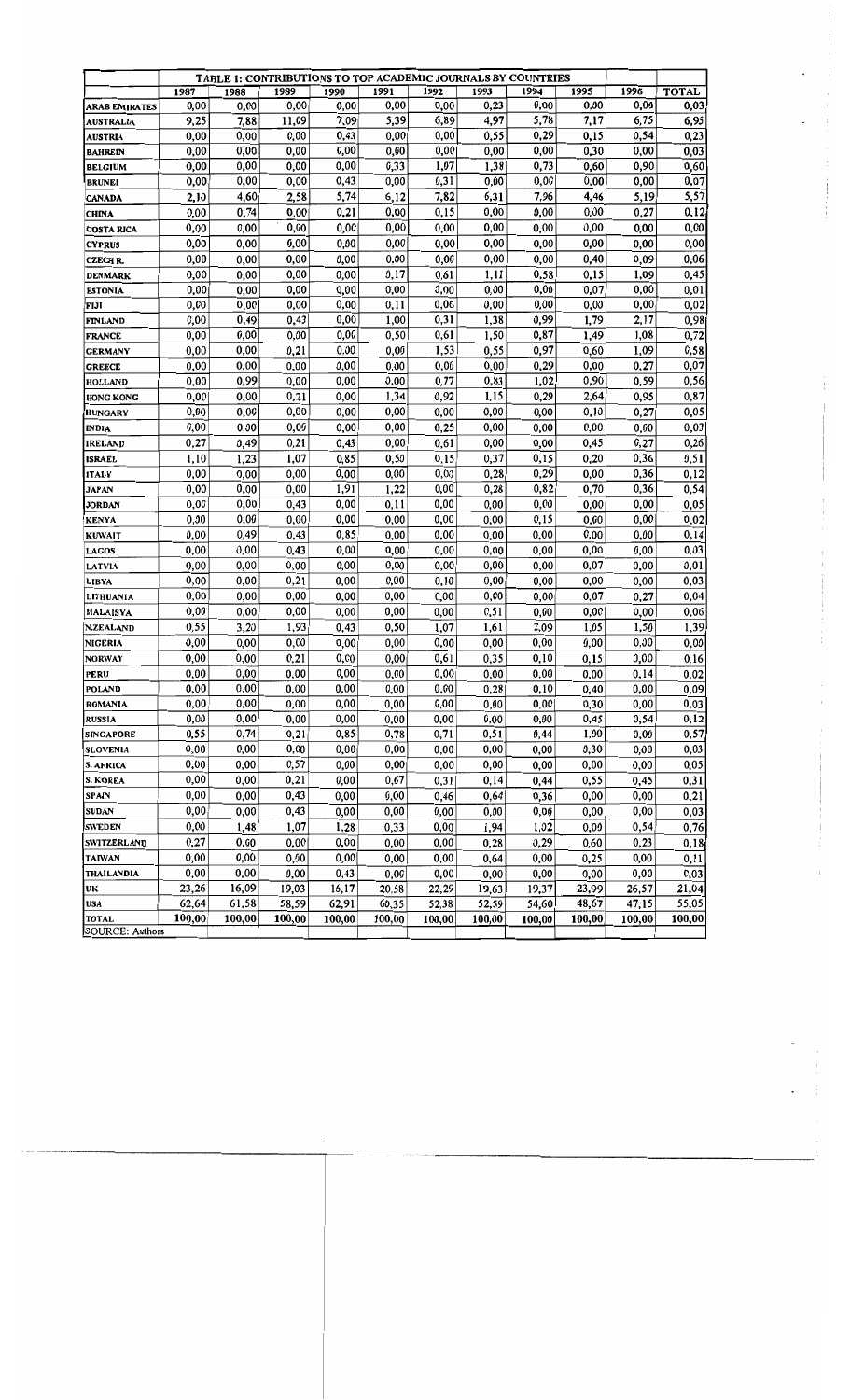

Impact of ABC on the Management Accounting field FIGURE 1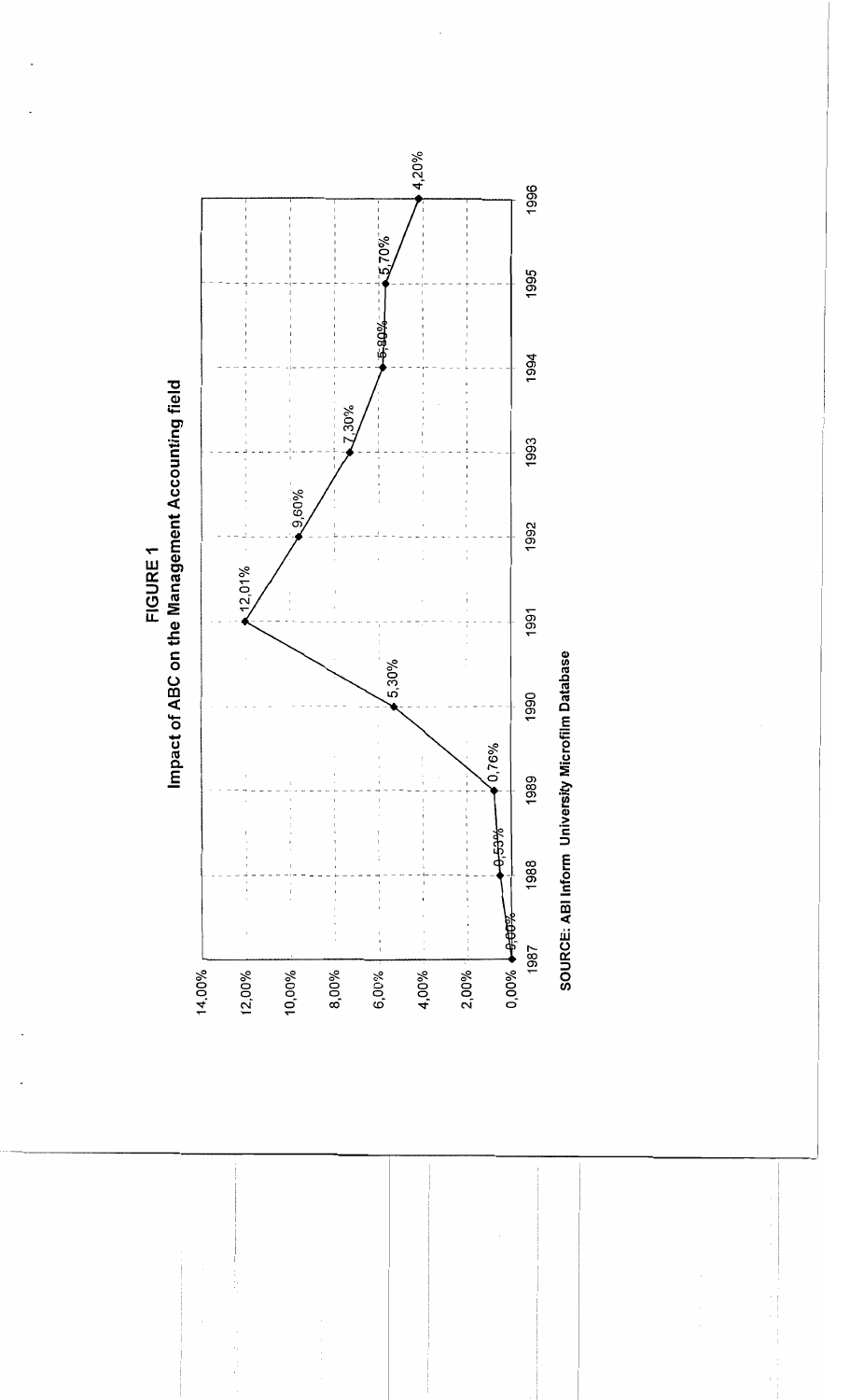Impact of ABC on Management Accounting communities FIGURE 2



 $\begin{array}{c} \vdots \\ \vdots \\ \vdots \end{array}$ 

 $\frac{1}{2}$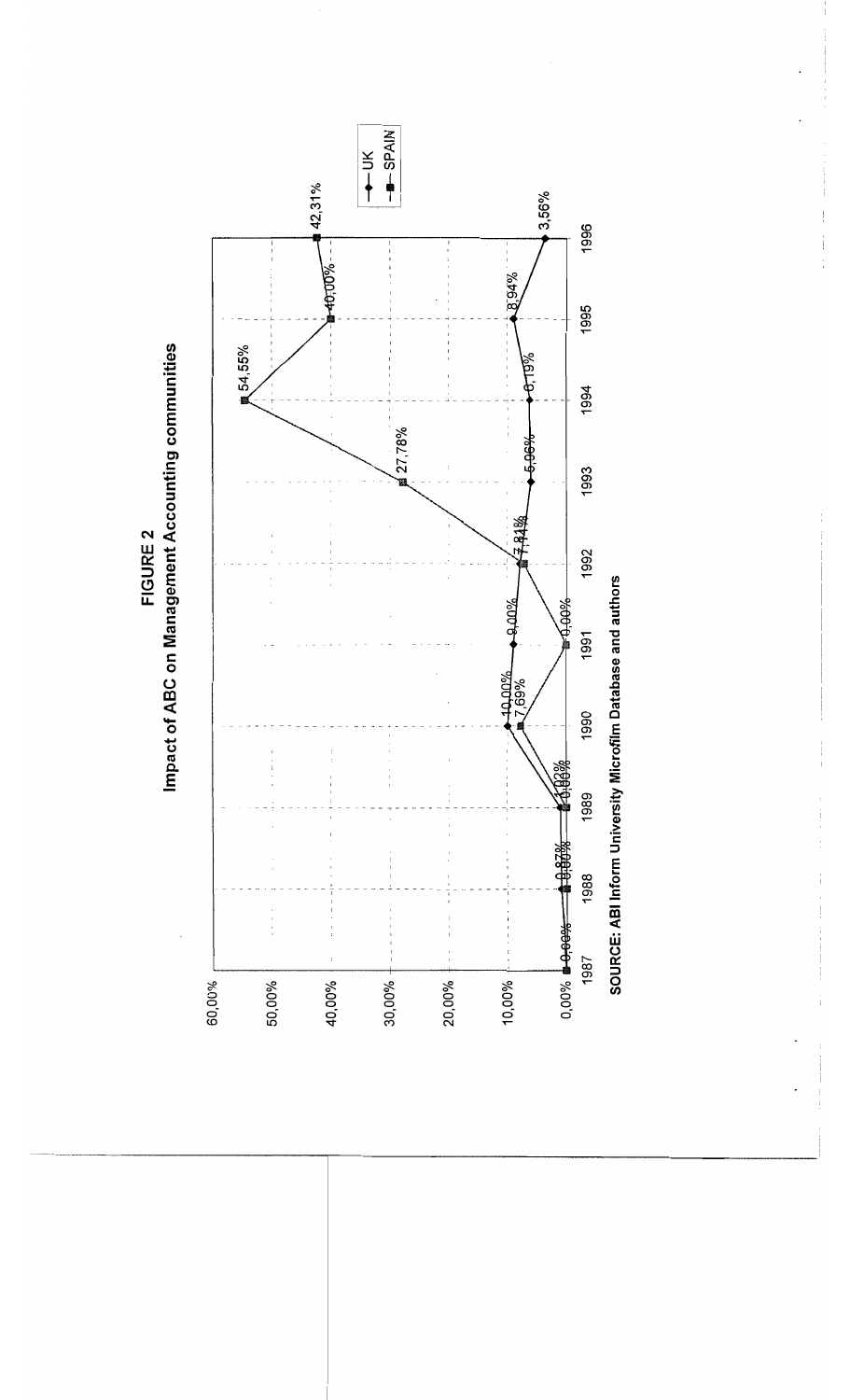

FIGURE 3